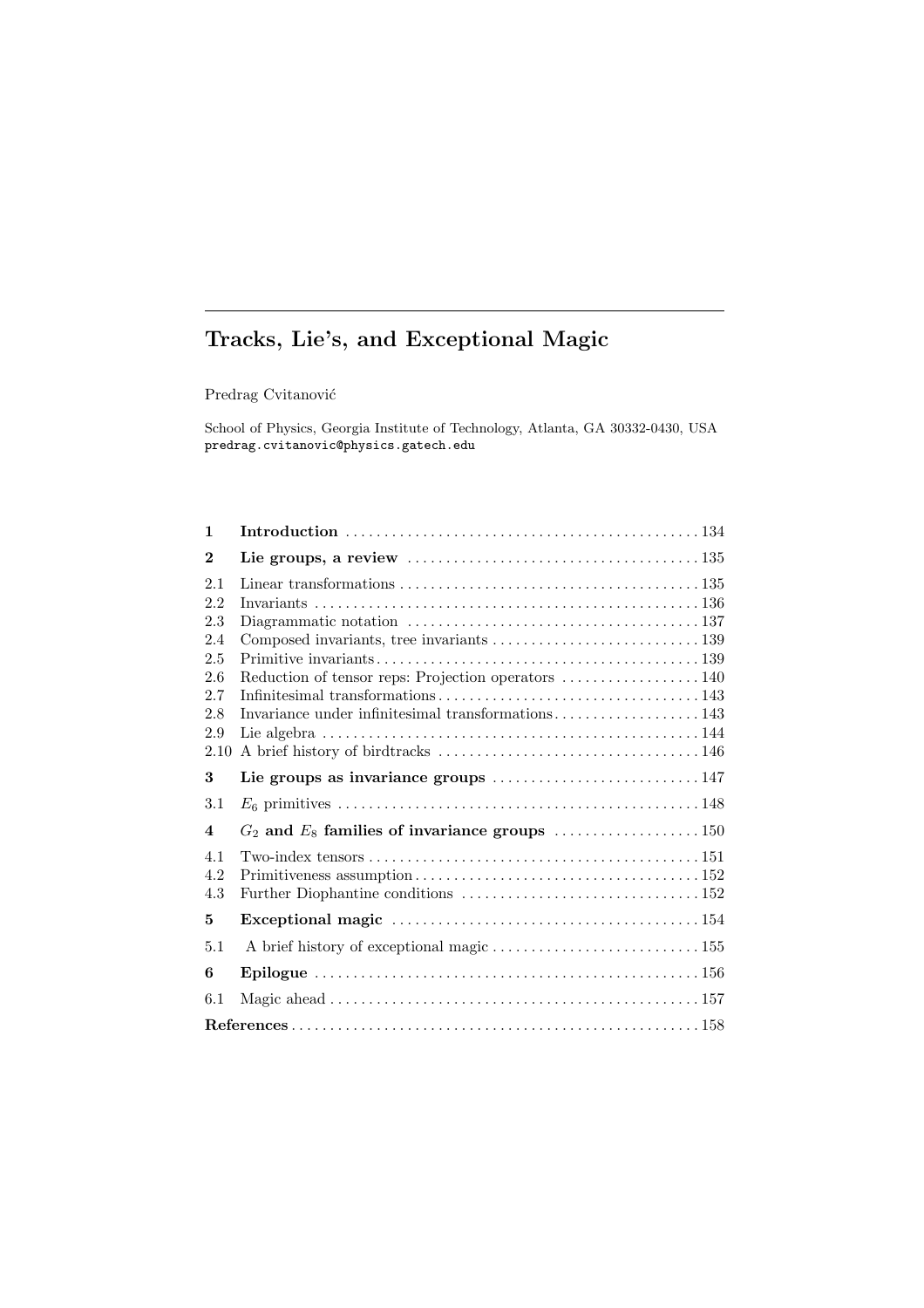## **1 Introduction**

Sometimes a solution to a mathematical problem is so beautiful that it can impede further progress for a whole century. So is the case with the Killing-Cartan classification of semi-simple Lie algebras [Killing 1888; Cartan 1952]. It is elegant, it is beautiful, and it says that the 3 classical families and 5 exceptional algebras are all there is, but what does that mean?

The construction of all Lie algebras outlined here (for a more detailed presentation, consult [Cvitanović  $2004$ ]) is an attempt to answer to this question. It is not a satisfactory answer – as a classification of semi-simple Lie groups it is incomplete – but it does offer a different perspective on the exceptional Lie algebras. The question that started the whole odyssey is: What is the group theoretic weight for Quantum Chromodynamic diagram

$$
-\sqrt{\frac{1}{1}} = ?
$$
 (1.1)

A quantum-field theorist cares about such diagrams because they arise in calculations related to questions such as asymptotic freedom. The answer turns out to require quite a bit of group theory, and the result is better understood as the answer to a different question: Suppose someone came into your office and asked

"On planet **Z**, mesons consist of quarks and antiquarks, but baryons contain 3 quarks in a symmetric color combination. What is the color group?"

If you find the particle physics jargon distracting, here is another way to posing the same question: "Classical Lie groups preserve bilinear vector norms. What Lie groups preserve trilinear, quadrilinear, and higher order invariants?"

The answer easily fills a book [Cvitanović 2004]. It relies on a new notation: invariant tensors  $\leftrightarrow$  "Feynman" diagrams, and a new computational method, diagrammatic from start to finish. It leads to surprising new relations: all exceptional Lie groups emerge together, in one family, and groups such as  $E_7$  and  $SO(4)$  are related to each other as "negative dimensional" partners.

Here we offer a telegraphic version of the "invariance groups" program. We start with a review of basic group-theoretic notions, in a somewhat unorthodox notation suited to the purpose at hand. A reader might want to skip directly to the interesting part, starting with sect. 3.

The big item on the "to do" list: prove that the resulting classification (primitive invariants  $\rightarrow$  all semi-simple Lie algebras) is exhaustive, and prove the existence of  $F_4$ ,  $E_6$ ,  $E_7$  and  $E_8$  within this approach.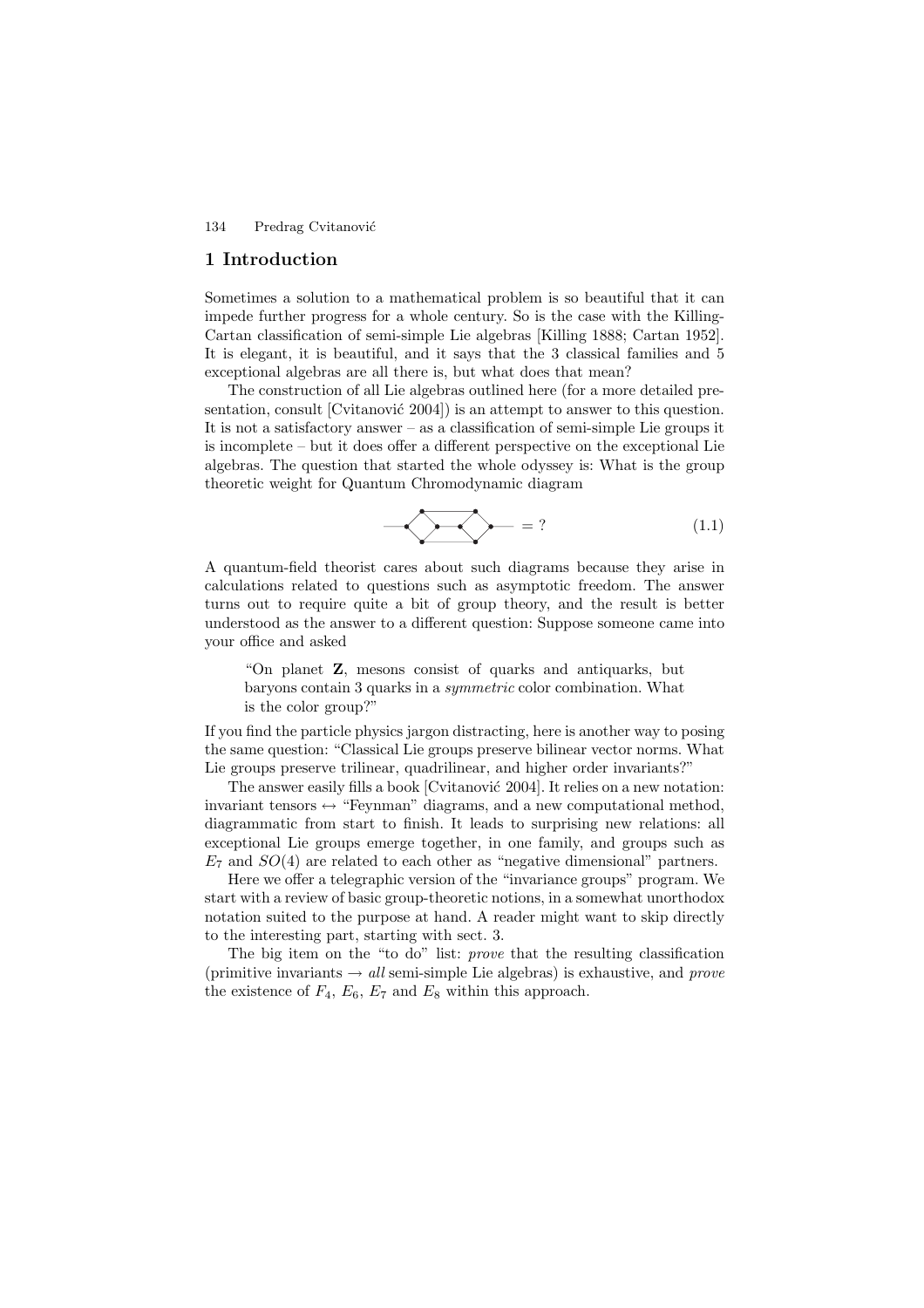# **2 Lie groups, a review**

Here we review some basic group theory: linear transformations, invariance groups, diagrammatic notation, primitive invariants, reduction of multiparticle states, Lie algebras.

# **2.1 Linear transformations**

Consider an *n*-dimensional vector space  $V \in \mathbb{C}$ , and a group  $\mathcal{G}$  acting linearly on V (consult any introduction to linear algebra [Gel fand 1961; Lang 1971; Nomizu 1979]). A *basis*  $\{e^1, \dots, e^n\}$  is any linearly independent subset of V whose span is  $V$ . n, the number of basis elements is called the *dimension* of the vector space V. In calculations to be undertaken a vector  $\mathbf{x} \in V$  is often specified by the *n*-tuple  $(x_1, \dots, x_n)^t$  in  $\mathbb{C}^n$ , its coordinates  $\mathbf{x} = \sum \mathbf{e}^a x_a$  in a given basis. We rarely, if ever, actually fix an explicit basis, but thinking this way makes it easier to manipulate tensorial objects. Under a general linear transformation in  $GL(n,\mathbb{C}) = \{G : \mathbb{C}^n \to \mathbb{C}^n \mid \det(G) \neq 0\}$  a basis set of V is mapped into another basis set by multiplication with a  $[n \times n]$  matrix G with entries in  $\mathbb C$ , the *standard rep* of  $GL(n,\mathbb C)$ ,

$$
{\bf e}'^a = {\bf e}^b (G^{-1})_b{}^a \,, \qquad x'_a = G_a{}^b x_b \,.
$$

The space of all *n*-tuples  $(x_1, x_2, \ldots, x_n)^t$ ,  $x_i \in \mathbb{C}$  on which these matrices act is the standard representation space V .

Under left multiplication the column (row transposed) of basis vectors transforms as  $e^{t} = G^{\dagger} e^{t}$ , where the *dual rep*  $G^{\dagger} = (G^{-1})^{t}$  is the transpose of the inverse of G. This observation motivates introduction of a dual representation space  $\bar{V}$ , is the set of all linear forms on V over the field  $\mathbb{C}$ . This is also an n-dimensional vector space, a space on which  $GL(n, \mathbb{C})$  acts via the dual rep  $G^{\dagger}$ .

If  $\{e^1, \dots, e^n\}$  is a basis of V, then  $\overline{V}$  is spanned by the *dual basis*  ${\bf f}_1, \cdots, {\bf f}_n$ , the set of *n* linear forms  ${\bf f}_a$  such that

$$
\mathbf{f}_a(\mathbf{e}^b) = \delta_a^b\,,
$$

where  $\delta_a^b$  is the Kronecker symbol,  $\delta_a^b = 1$  if  $a = b$ , and zero otherwise. The dual representation space coordinates, distinguished here by upper indices,  $(y^1, y^2, \ldots, y^n)$ , transform under  $GL(n, \mathbb{C})$  as

$$
y'^a = G^a{}_b y^b. \tag{2.1}
$$

In the index notation  $G^{\dagger}$  is represented by  $G^{a}{}_{b}$ , and G by  $G_{b}{}^{a}$ . For  $GL(n,\mathbb{C})$  no complex conjugation is implied by the  $\dagger$  notation; that interpretation applies only to unitary subgroups of  $GL(n,\mathbb{C})$ . In what follows we shall need the following notions: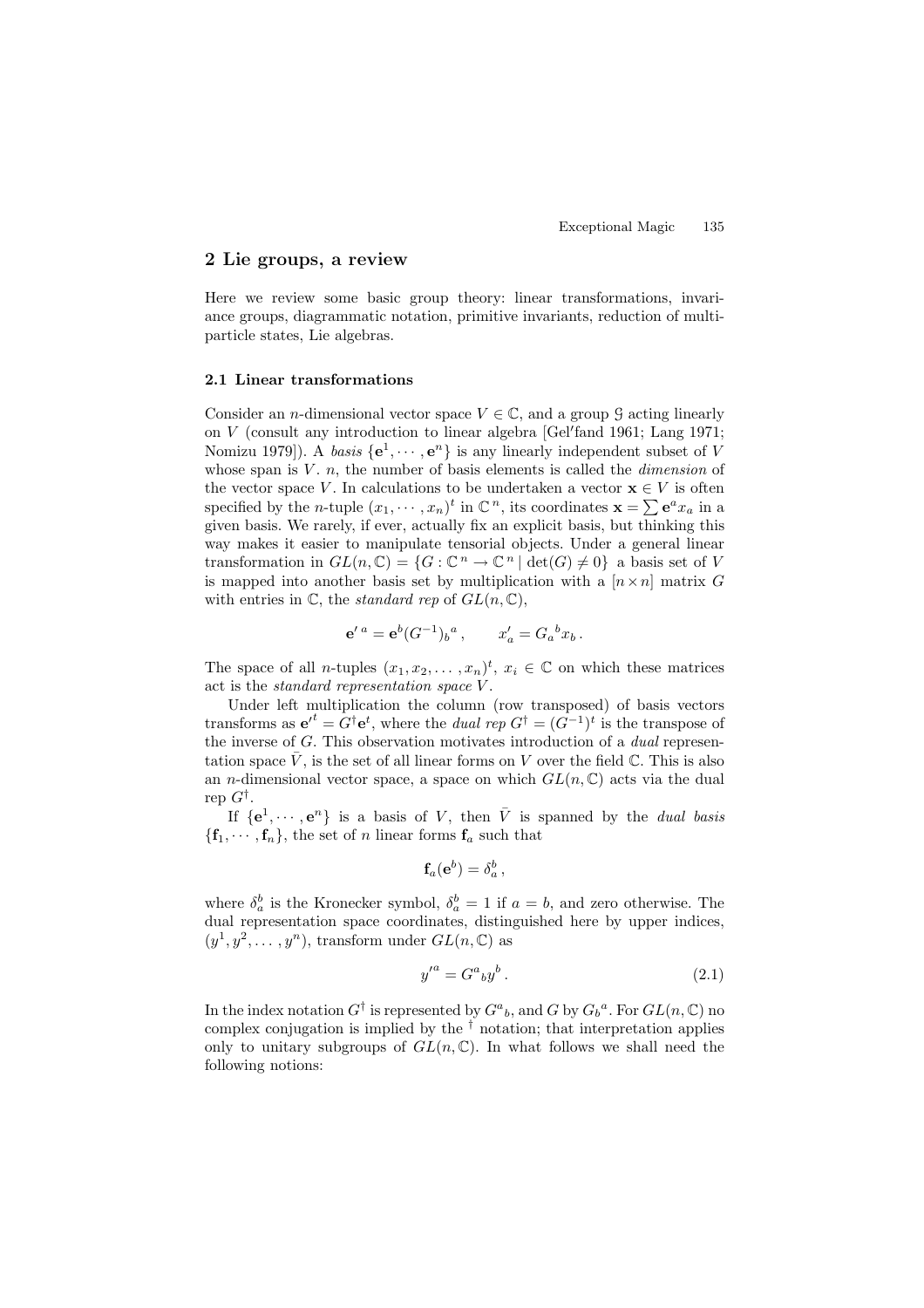The defining rep of group G:

 $G: V \to V$ ,  $[n \times n]$  matrices  $G_a{}^b \in \mathcal{G}$ .

The *defining multiplet*: a "1-particle wave function"  $q \in V$  transforms as

$$
q'_a = G_a{}^b q_b
$$
,  $a, b = 1, 2, ..., n$ .

The *dual multiplet:* "antiparticle" wave function  $\bar{q} \in \bar{V}$  transforms as

$$
{q'}^a=G^a{}_bq^b\,.
$$

Tensors: multi-particle states transform as  $V^p \otimes \bar{V}^q \to V^p \otimes \bar{V}^q$ , for example

$$
p'_a q'_b {r'}^c = G_a^{\ f} G_b^{\ e} G^c_{\ d} p_f q_e r^d \, .
$$

Unless explicitly stated otherwise, repeated upper/lower index pairs are always summed over

$$
G_a{}^b x_b \equiv \sum_{b=1}^n G_a{}^b x_b \, .
$$

# **2.2 Invariants**

A multinomial

$$
H(\bar{q}, \bar{r}, \dots, s) = h_{ab\dots} \cdots^c q^a r^b \dots s_c
$$

is an *invariant* of the group G if for all  $G \in \mathcal{G}$  and any set of vectors  $q, r, s, \ldots$ it satisfies

invariance condition: 
$$
H(G^{\dagger}\bar{q}, G^{\dagger}\bar{r},...Gs) = H(\bar{q}, \bar{r},...,s)
$$
.

Take a finite list of primitive invariants:

$$
\mathbf{P} = \{p_1, p_2, \ldots, p_k\}.
$$

(As it is difficult to state what a primitive invariant is before explaining what it is not, the definition is postponed to sect. 2.5.)

**Definition.** An *invariance group*  $\mathcal{G}$  is the set of all linear transformations which satisfy a finite number of *invariance conditions* (*ie*, preserve all primitive invariants  $\in$  **P**)

$$
p_1(x,\bar{y})=p_1(Gx,G^{\dagger}\bar{y}), \qquad p_2(x,y,z,...)=p_2(Gx,Gy,Gz...), \qquad \ldots
$$

No other primitive invariants exist.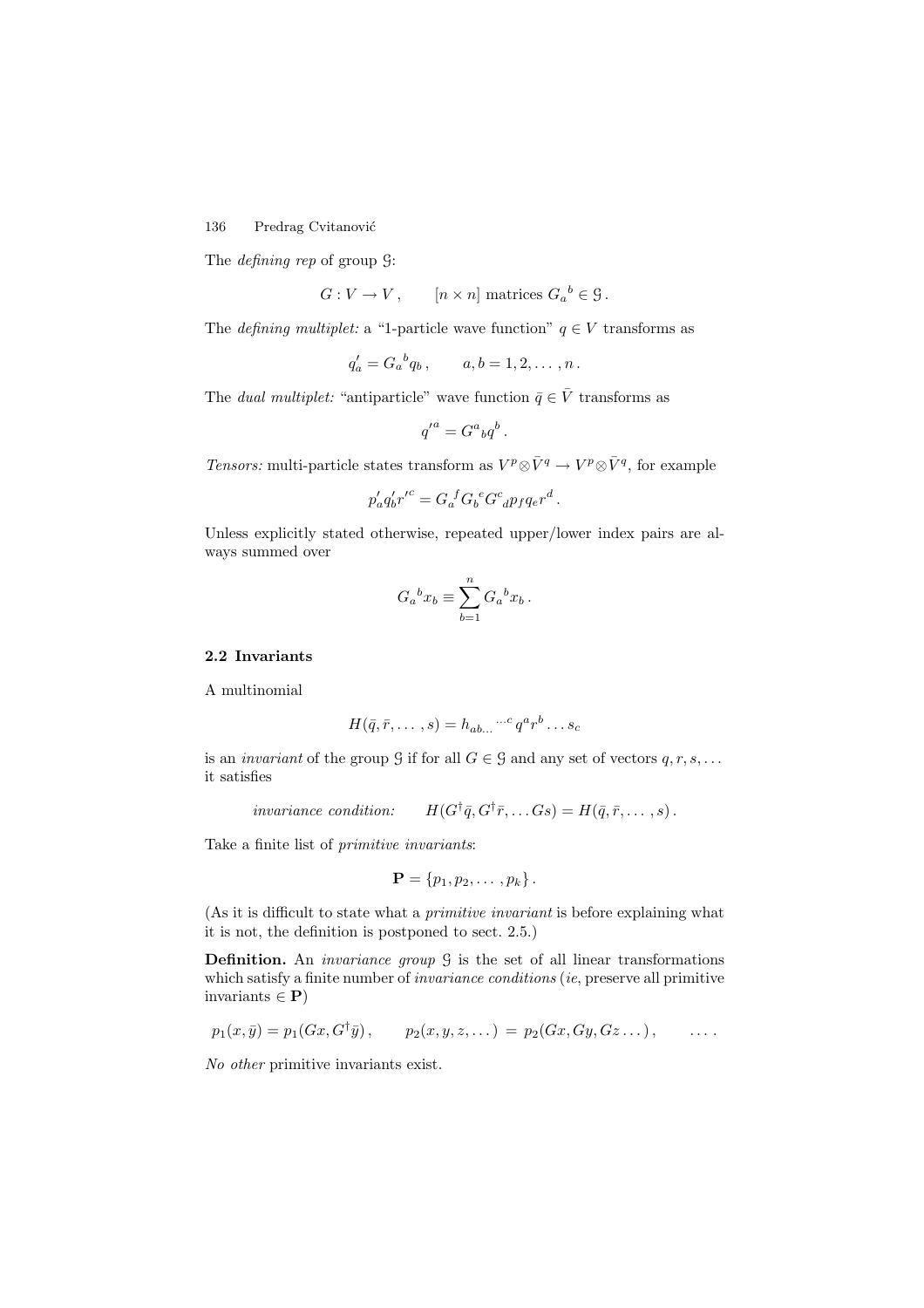#### *Example: orthogonal group*  $O(3)$

Defining space: 3-dimensional Euclidean space of 3-component real vectors

$$
x, y, \dots \in V = \mathbb{R}^3, \qquad V = \overline{V}
$$

Primitive invariants:

$$
length \qquad L(x, x) = \delta_{ij} x_i x_j
$$

volume 
$$
V(x, y, z) = \epsilon_{ijk} x_i y_j z_k
$$

Invariant tensors:

$$
\delta_{ij} = i \longrightarrow j, \qquad \epsilon_{ijk} = \bigwedge_{i} \bigwedge_{j} \tag{2.2}
$$

*Example: unitary group*  $U(n)$ 

Defining space: n-dimensional vector space of n-component complex vectors

$$
x_a \in V = \mathbb{C}^n
$$

Dual space: space of n-component complex vectors  $x^a \in \overline{V} = \mathbb{C}^n$  transforming under  $G \in \mathcal{G}$  as

$$
{x'}^a = G^a{}_b x^b
$$

Primitive invariants: a single primitive invariant, norm of a complex vector

$$
N(\bar{x},x) = |x|^2 = \delta_b^a x^b x_a = \sum_{a=1}^n x_a^* x_a.
$$

The Kronecker  $\delta_b^a = b \longrightarrow a$  is the *only* primitive invariant tensor. The invariance group  $\mathcal G$  is the *unitary group*  $U(n)$  whose elements satisfy  $G^{\dagger}G = 1$ :

$$
{x'}^a y'_a = x^b (G^\dagger G)_b{}^c y_c = x^a y_a \,,
$$

All invariance groups considered here will be subgroups of  $U(n)$ , ie have  $\delta^a_b$  as one of their primitive invariant tensors.

# **2.3 Diagrammatic notation**

Depending on the context, we shall employ either the tensorial index notation

$$
p'_a q'_b {r'}^c = G_{ab}{}^c,{}_d{}^{ef} p_f q_e r^d\,,\qquad G_{ab}{}^c,{}_d{}^{ef} = G_a{}^f G_b{}^e G^c{}_d\,,
$$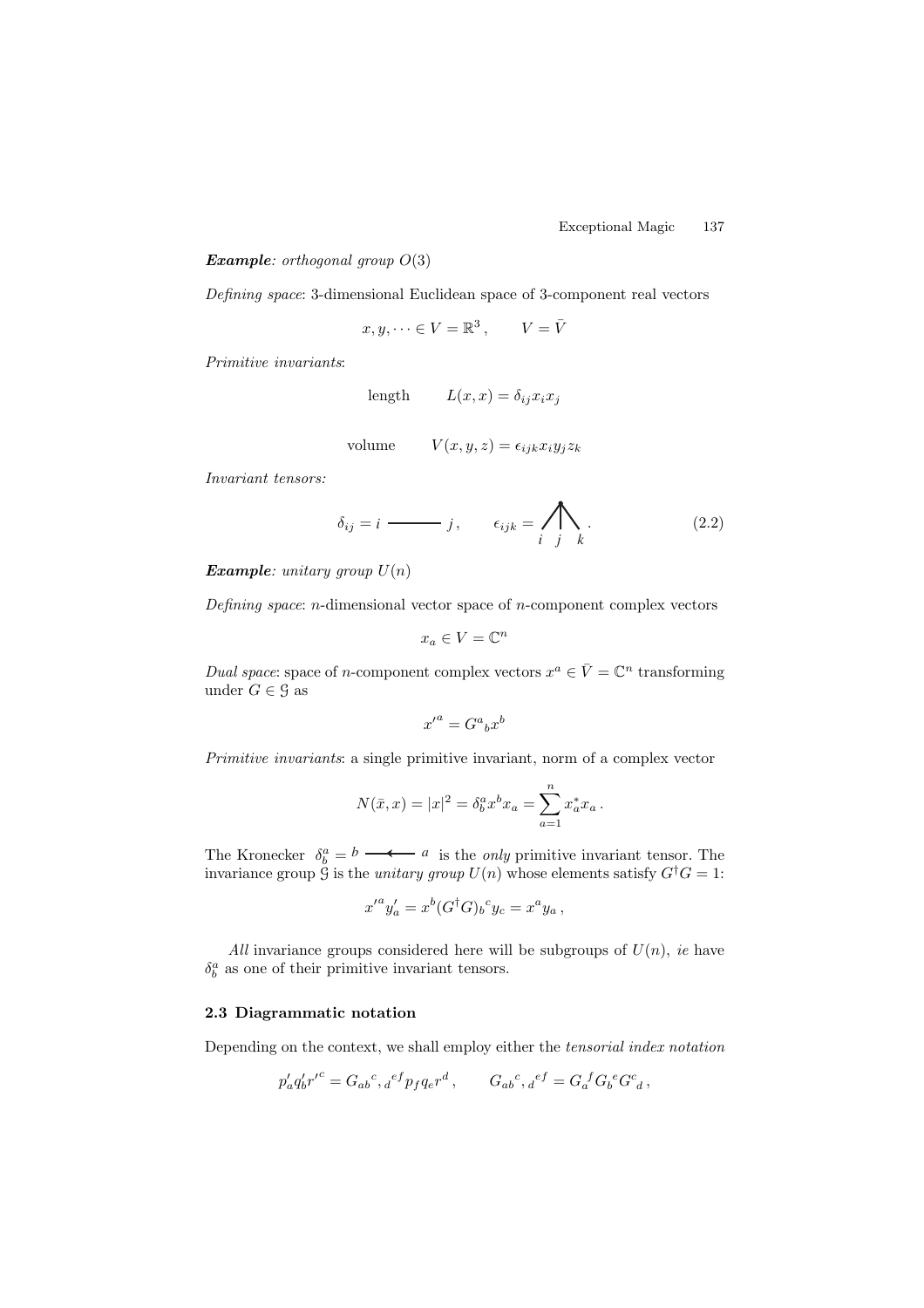or the collective indices notation

$$
q'_{\alpha} = G_{\alpha}{}^{\beta} q_{\beta} \quad_{\alpha} = \begin{Bmatrix} c \\ ab \end{Bmatrix}, \quad \beta = \begin{Bmatrix} ef \\ d \end{Bmatrix},
$$

or the diagrammatic notation

$$
\begin{array}{c}\n a \\
 b\n \end{array}\n \begin{array}{c}\n \leftarrow \\
 G\n \end{array}\n \begin{array}{c}\n \leftarrow \\
 \leftarrow \\
 d\n \end{array}\n \begin{array}{c}\n a\n \end{array}\n \begin{array}{c}\n \leftarrow \\
 \leftarrow \\
 d\n \end{array}\n \begin{array}{c}\n \leftarrow \\
 \leftarrow \\
 d\n \end{array}\n \end{array}
$$

whichever is most convenient for the purpose at hand.

We shall refer to diagrams representing agglomerations of invariant tensors as birdtracks, a group-theoretical version of Feynman diagrams, with invariant tensors corresponding to vertices (blobs with external legs)



and index contractions corresponding to propagators (Kronecker deltas)

$$
\delta_b^a = b \longrightarrow a
$$

## **Rules**

(1) Direct arrows from upper indices "downward" toward the lower indices:



(2) Indicate which in (out) arrow corresponds to the first upper (lower) index:

Re abcd = *a bcd e* index is the first index Here the leftmost *R* .

(3) Read indices in the counterclockwise order around the vertex:

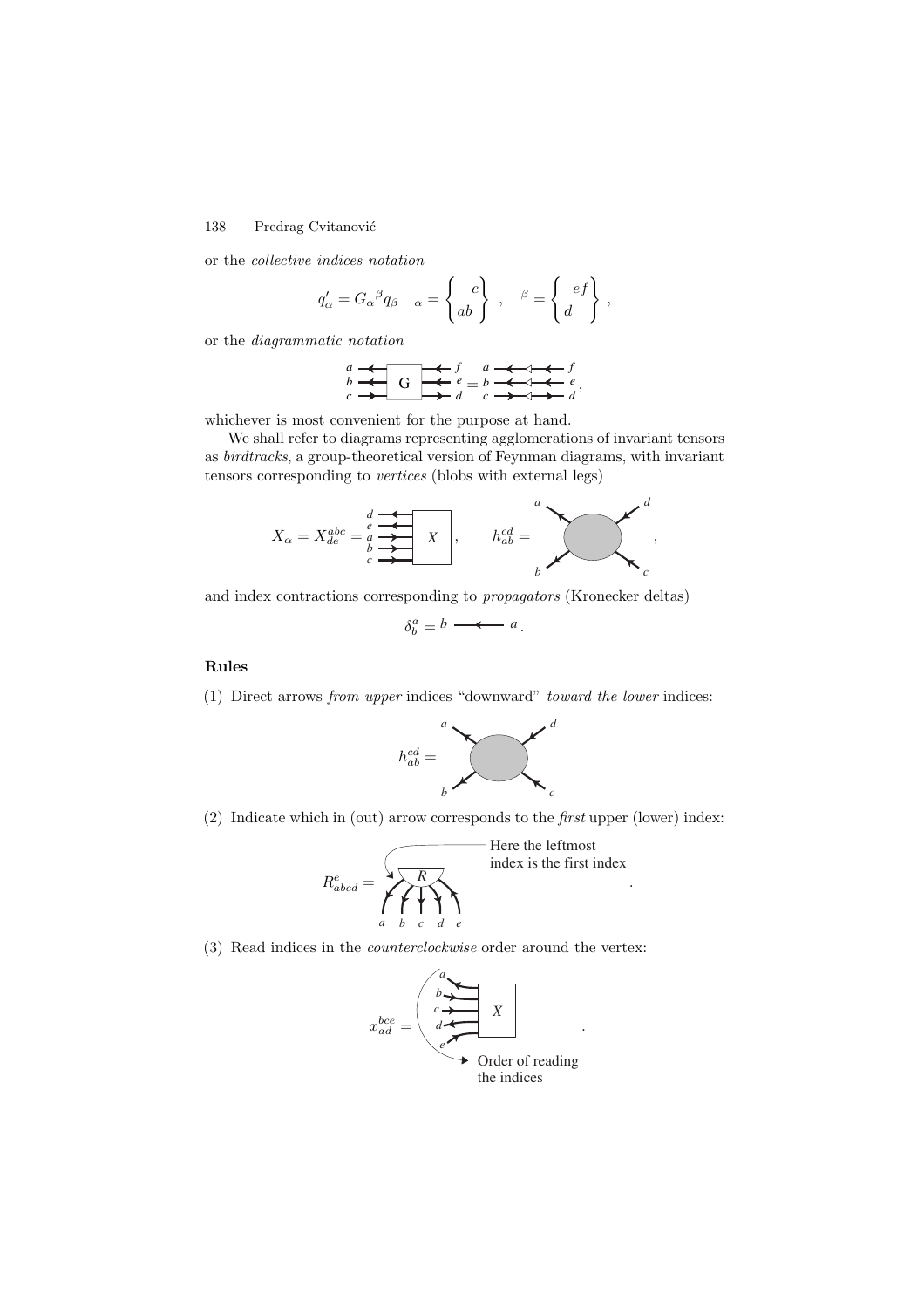## **2.4 Composed invariants, tree invariants**

Which rep is "defining"? The defining rep of group  $\mathcal G$  is the  $[n \times n]$  matrix rep acting on the defining vector space  $V$ . The defining space  $V$  need not carry the lowest dimensional rep of G.

**Definition.** A composed invariant tensor is a product and/or contraction of invariant tensors.

*Example*: SO(3) composed invariant tensors

$$
\delta_{ij}\epsilon_{klm} = \int\limits_{j}^{i} \sum\limits_{k \ l} m, \qquad \epsilon_{ijm}\delta_{mn}\epsilon_{nkl} = \int\limits_{i}^{m} \sum\limits_{j}^{n} . \qquad (2.3)
$$

Corresponding invariants:

$$
product L(x,y)V(z,r,s); \qquad \text{index contraction } V(x,y,\frac{d}{dz}) V(z,r,s) \, .
$$

**Definition.** A tree invariant involves no loops of index contractions.

*Example*: a tensor with an internal loop

Tensors drawn in (2.3) are tree invariants. The tensor

$$
h_{ijkl} = \epsilon_{ims}\epsilon_{jnm}\epsilon_{km}\epsilon_{lsr} = \frac{1}{j} \sum_{n}^{s} \frac{l}{k},
$$

with internal loop indices  $m, n, r, s$  summed over, is not a tree invariant.

## **2.5 Primitive invariants**

**Definition.** An invariant tensor is primitive if it cannot be expressed as a linear combination of tree invariants composed of other primitive invariant tensors.

# *Example*: SO(3) invariant tensors

The Kronecker delta and the Levi-Civita tensor (2.2) are the primitive invariant tensors of our 3-dimensional space:

$$
\mathbf{P} = \left\{ i \longrightarrow j, \bigwedge_{i} \bigwedge_{j} k \right\}.
$$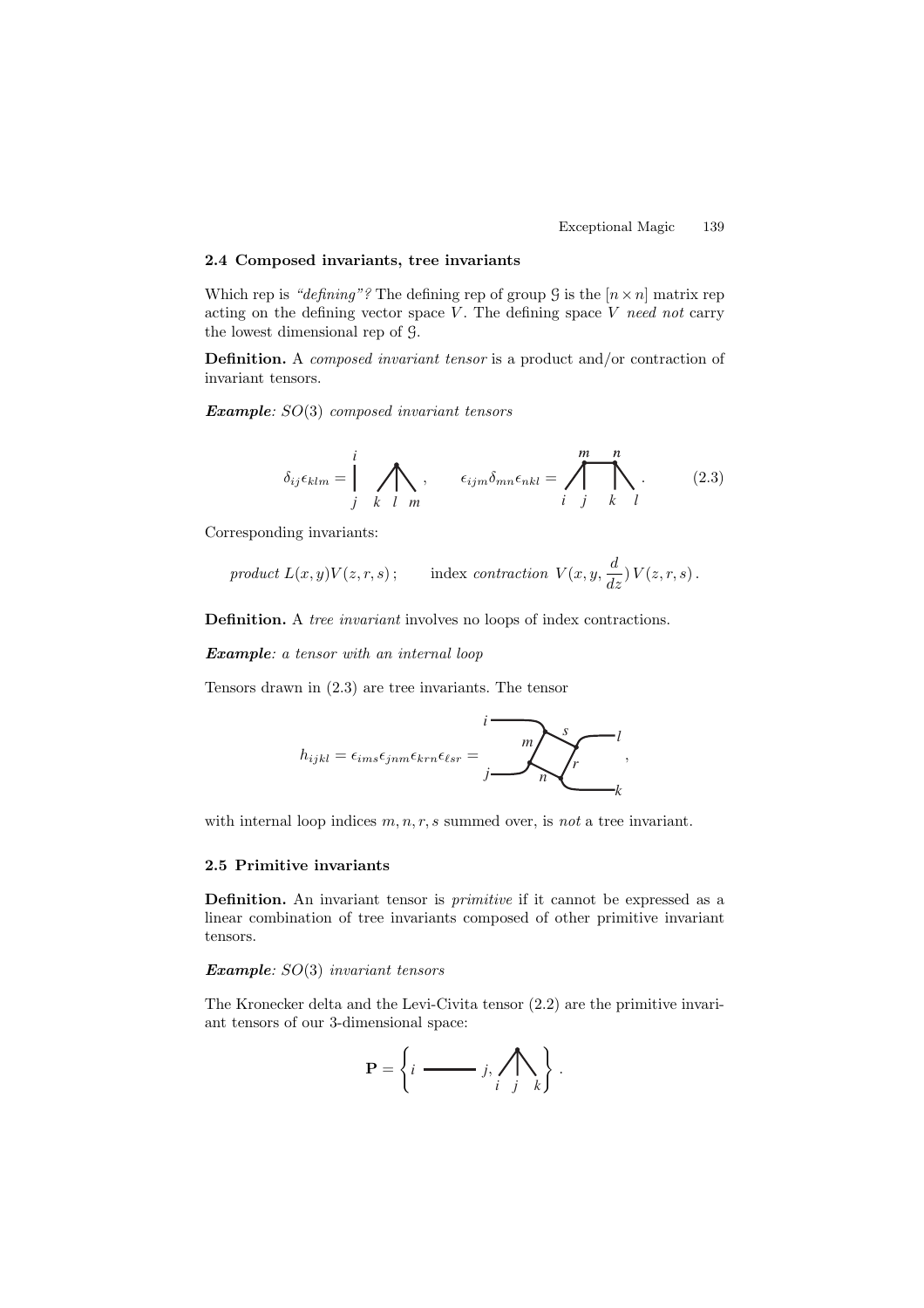4-vertex loop is not a primitive, because the Levi-Civita relation



reduces it to a sum of tree contractions:

$$
\int_{j}^{i} \prod_{k}^{l} = \int_{j}^{i} \bigcirc \bigcirc \bigcirc_{k}^{l} + \int_{j}^{i} \frac{1}{\cdot \cdot \cdot \cdot} \bigcirc_{k}
$$

Let  $T = {\mathbf{t}_0, \mathbf{t}_1 ... \mathbf{t}_r} = \text{a maximal set of } r \text{ linearly independent tree}$ invariants  $\mathbf{t}_{\alpha} \in V^p \otimes \bar{V}^q$ .

**Primitiveness assumption.** Any invariant tensor  $h \in V^p \otimes \overline{V}^q$  can be expressed as a linear sum over the basis set T.

$$
h=\sum_{\alpha=0}^r h^\alpha \mathbf{t}_\alpha\,.
$$

#### *Example*: invariant tensor basis sets

Given primitives  $P = \{\delta_{ij}, f_{ijk}\}\$ , any invariant tensor  $h \in V^p$  (here denoted by a blob) is expressible as



# **2.6 Reduction of tensor reps: Projection operators**

Dual of a tensor  $T \to T^{\dagger}$  is obtained by

- (a) exchanging the upper and the lower indices, ie. reversing arrows
- (b) reversing the order of the indices, ie. transposing a diagram into its mirror image.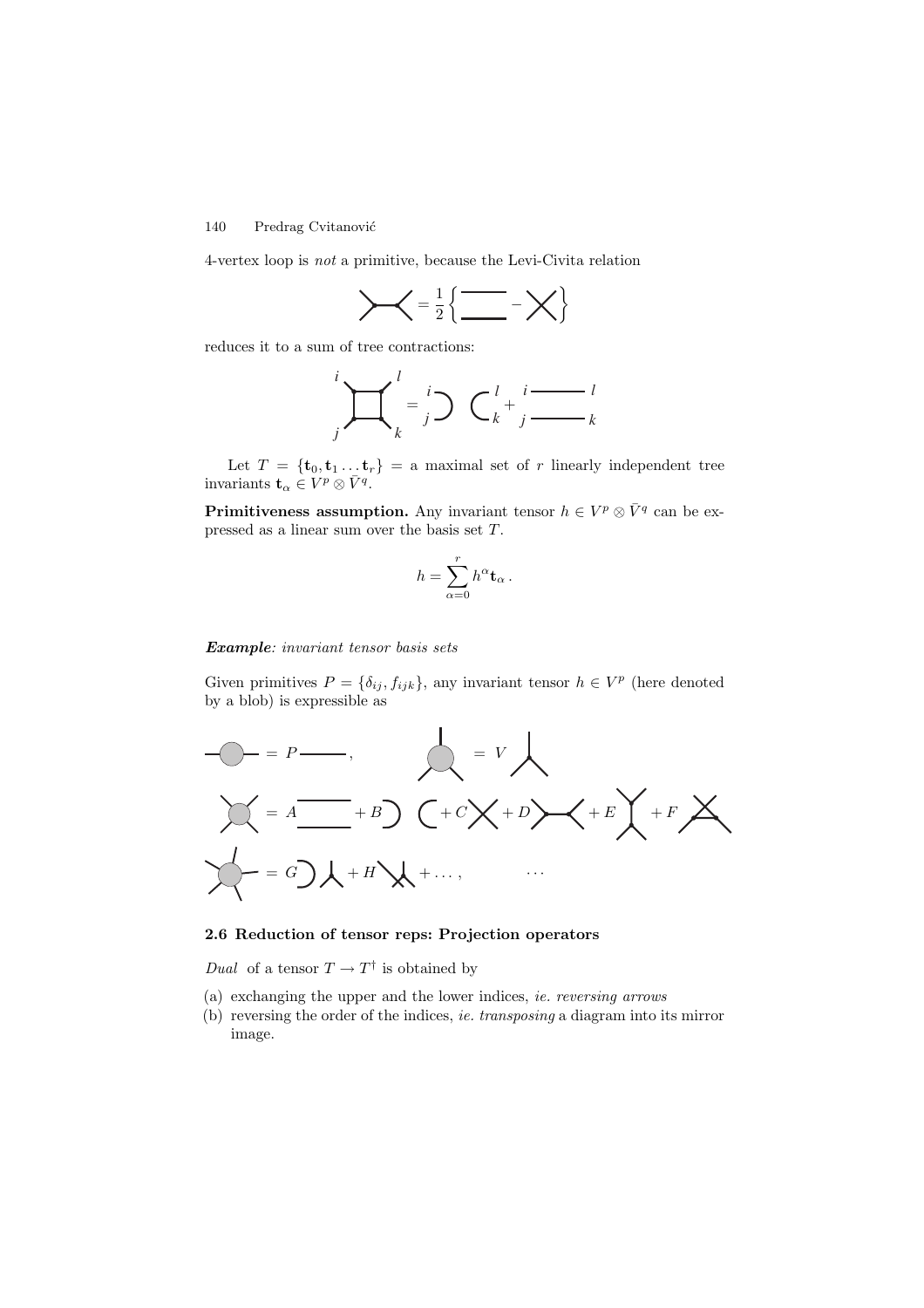#### Exceptional Magic 141

.

*Example*: A tensor and its dual

$$
X_{\alpha} = X_{de}^{abc} = \begin{matrix} \downarrow & \bullet & \bullet \\ \downarrow & \bullet & \bullet \\ \downarrow & \bullet & \bullet \end{matrix} \quad X \quad , \qquad X^{\alpha} = X_{cba}^{ed} = \begin{matrix} \star & \star & \downarrow \\ X^{\dagger} & \star & \downarrow \\ \hline \star & \downarrow & \downarrow \\ \hline \star & \downarrow & \downarrow \end{matrix} \quad \begin{matrix} \star & \downarrow & \downarrow \\ \star & \downarrow & \downarrow & \downarrow \\ \hline \star & \downarrow & \downarrow & \downarrow \\ \hline \star & \downarrow & \downarrow & \downarrow \end{matrix}
$$

Contraction of tensors  $X^{\dagger}$  and Y

XαY<sup>α</sup> = Xbp...b<sup>1</sup> <sup>a</sup>q...a2a<sup>1</sup> <sup>Y</sup> <sup>a</sup>1a2...a<sup>q</sup> <sup>b</sup>1...b<sup>p</sup> = *X Y* .

Motivation for drawing a dual tensor as a flip of the initial diagram: contraction  $X^{\dagger} X = |X|^2$  can be drawn in a plane.

For a defining space  $V = \overline{V} = \mathbb{R}^n$  defined on reals there is no distinction between up and down indices, and lines carry no arrows

$$
\delta_i^j = \delta_{ij} = i \longrightarrow j.
$$

Invariant tensor  $M \in V^{p+q} \otimes \bar{V}^{p+q}$  is a self-dual

$$
M: V^p\!\otimes\!\bar V^q \to V^p\!\otimes\!\bar V^q
$$

if it is invariant under transposition and arrow reversal.

*Example*: symmetric cubic invariant

Given the 3 primitive invariant tensors:

$$
\delta_a^b = a \longrightarrow b \,, \quad d_{abc} = \n\begin{matrix}\n\vdots & \vdots & \vdots \\
\downarrow & \downarrow & \vdots \\
b & \ddots & \vdots \\
b & \ddots & \vdots \\
c & \ddots & \ddots\n\end{matrix}
$$

 $(d_{abc}$  fully symmetric) one can construct only 3 self-dual tensors  $M: V \otimes \overline{V} \rightarrow$  $V{\mathord{ \otimes } } \bar V$ 

$$
\delta^a_b \delta^c_d = \frac{d}{a} \stackrel{\bullet}{\longrightarrow} \frac{c}{b}, \quad \delta^a_d \delta^c_b = \frac{d}{a} \sum \left\{ \begin{array}{cc} c \\ b \end{array}, \quad d^{ace} d_{ebd} = \frac{d}{a} \stackrel{\bullet}{\longrightarrow} \mathbb{X}^c \\ b,
$$

all three self-dual under transposition and arrow reversal.

A Hermitian matrix  $M$  is diagonalizable by a unitary transformation  $C$ 

$$
CMC^{\dagger} = \begin{pmatrix} \lambda_1 & 0 & 0 & & \dots \\ 0 & \lambda_1 & 0 & & \\ 0 & 0 & \lambda_1 & & \\ & & & \lambda_2 & \\ \vdots & & & & \ddots \end{pmatrix}
$$

.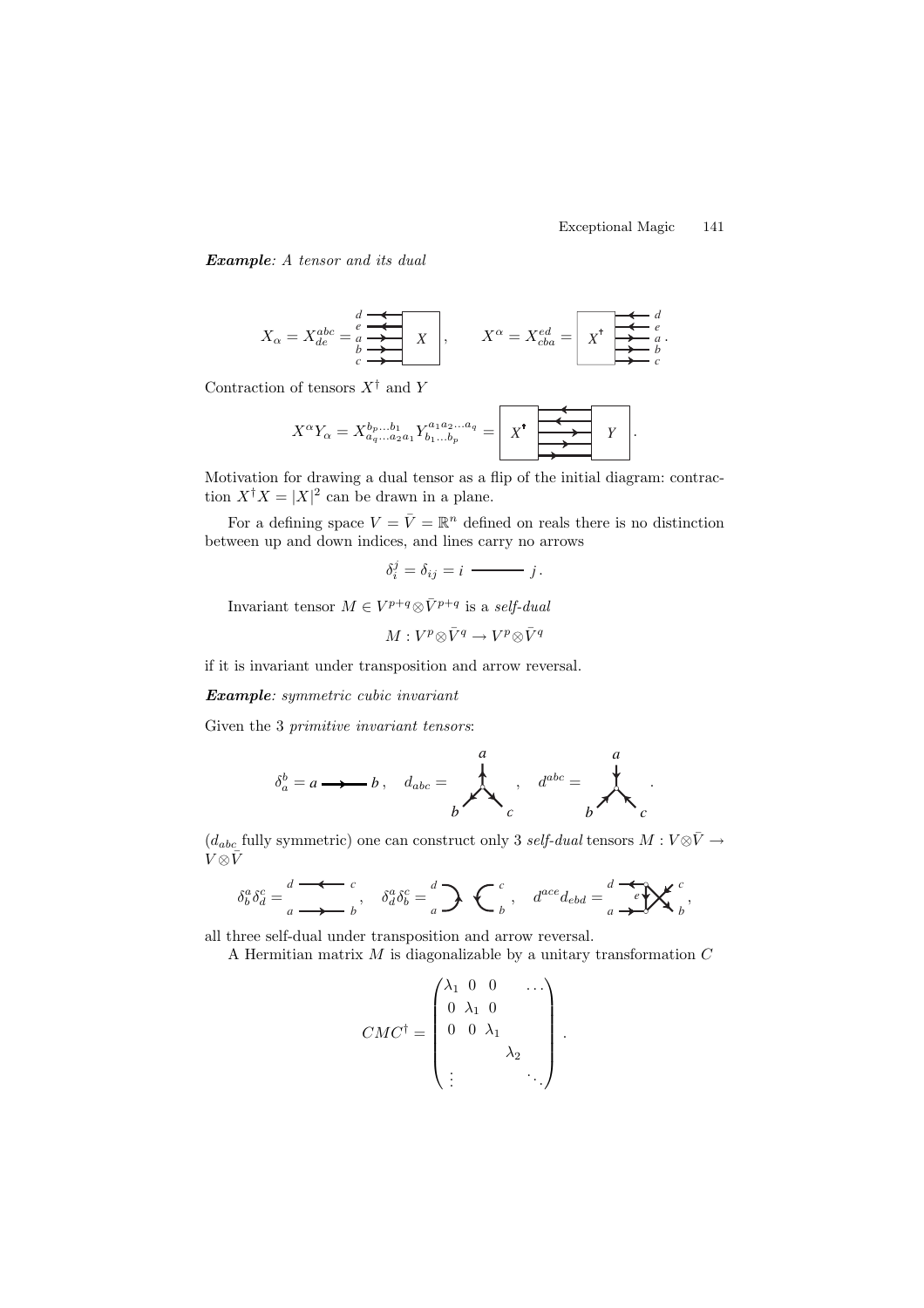Removing a factor  $(M-\lambda_i\mathbf{1})$  from the characteristic equation  $\prod (M-\lambda_i\mathbf{1})=0$ yields a projection operator:

P<sup>i</sup> = j=i M − λj**1** λ<sup>i</sup> − λ<sup>j</sup> = C† 0 ... <sup>0</sup> 0 1 0 ... 0 0 1 . . . ... . . . 0 ... 1 0 <sup>0</sup> ... 0 C

for each distinct eigenvalue of M.

*Example:*  $U(n)$  *invariant matrices* 

 $U(n)$  is the invariance group of the norm of a complex vector  $|x|^2 = \delta_b^a x^b x_a$ ,

only primitive invariant tensor:  $\delta_b^a = a \longrightarrow b$ 

Can construct 2 *invariant hermitian matrices M* ∈  $V^2 \otimes \bar{V}^2$ :

identity :  $\mathbf{1}_{d,b}^{a \ c} = \delta_b^a \delta_d^c = \frac{d}{a} \longrightarrow b$ , trace :  $T_{d,b}^{a \ c} = \delta_d^a \delta_b^c = \frac{d}{a} \sum \Bigg\{ \int b \delta_b^c = \int a \delta_b^c \delta_b^c = \int b \delta_b^c \delta_b^c = \int b \delta_b^c \delta_b^c = \int b \delta_b^c \delta_b^c = \int b \delta_b^c \delta_b^c = \int b \delta_b^c \delta_b^c = \int b \delta_b^c \delta_b^c = \int b \delta_b^c \delta_b^c = \int b \$  $\overrightarrow{a}$ 

The *characteristic equation* for  $T$  in tensor, birdtrack, matrix notation:

$$
T_{d,e}^{a}T_{f,b}^{e} = \delta_a^a \delta_e^f \delta_f^e \delta_b^c = n T_{d,b}^{a,c},
$$
  
 
$$
\sum T^2 = nT.
$$

where  $\delta_e^e = n =$  the dimension of the defining vector space V. The roots of the characteristic equation  $T^2 = nT$  are  $\lambda_1 = 0$ ,  $\lambda_2 = n$ . The corresponding *projection operators* decompose  $U(n) \to SU(n) \oplus U(1)$ :

$$
SU(n) \text{ adjoint rep: } P_1 = \frac{T-n1}{0-n} = 1 - \frac{1}{n}T
$$
  

$$
U(n) \text{ singlet: } P_2 = \frac{T-0.1}{n-1} = \frac{1}{n}T
$$
  

$$
= \frac{1}{n}\sum_{n=1}^{n} \left( \frac{1}{n} \right)^n
$$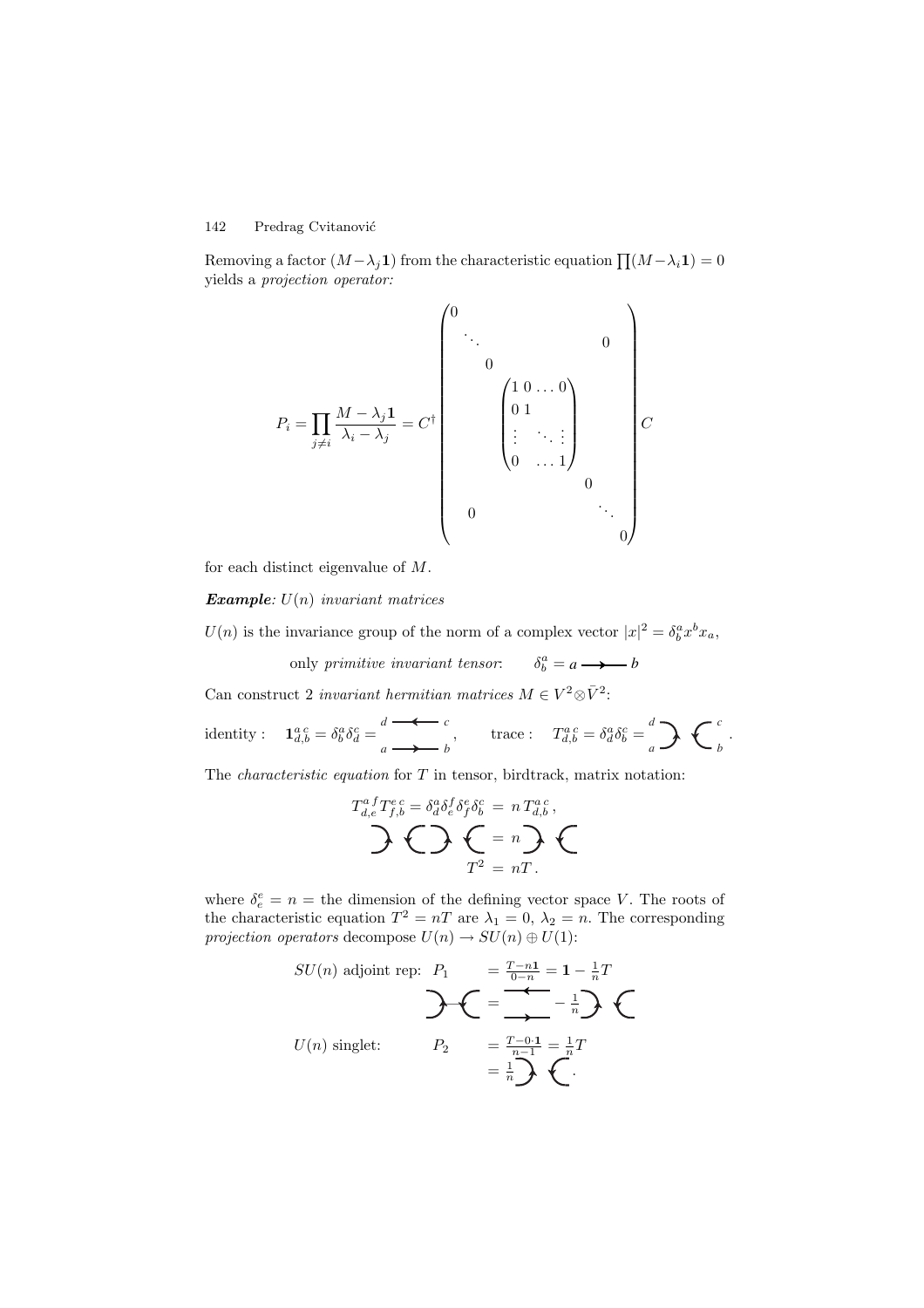#### **2.7 Infinitesimal transformations**

Infinitesimal unitary transformation, its action on the dual space:

$$
G_a{}^b = \delta_a^b + i\epsilon_j (T_j)_a^b, \qquad G^a{}_b = \delta_b^a - i\epsilon_j (T_j)_b^a, \qquad |\epsilon_j| \ll 1.
$$

is parametrized by

$$
N = dimension
$$
 of the group (Lie algebra, adjoint rep $) \leq n^2$ 

real parameters  $\epsilon_j$ . The adjoint representation matrices  $\{T_1, T_2, \cdots, T_N\}$  are generators of infinitesimal transformations, drawn as

$$
\frac{1}{\sqrt{a}}(T_i)^a_b = i \sum_{b}^{a} a, b = 1, 2, \dots, n, \quad i = 1, 2, \dots, N,
$$

where  $\alpha$  is an (arbitrary) overall normalization. The adjoint representation Kronecker delta will be drawn as a thin straight line

$$
\delta_{ij}=i \longrightarrow j, \qquad i,j=1,2,\ldots,N.
$$

The decomposition of  $V \otimes \overline{V}$  into (ir)reducible subspaces always contains the adjoint subspace:

$$
1 = \frac{1}{n}T + P_A + \sum_{\lambda \neq A} P_{\lambda}
$$

$$
\delta_a^a \delta_b^c = \frac{1}{n} \delta_b^a \delta_a^c + (P_A)_{b}^a \delta_a^c + \sum_{\lambda \neq A} (P_\lambda)_{b}^a \delta_a^c
$$

$$
= \frac{1}{n} \sum \left(1 + \sum_{\lambda} \sum_{\lambda} \delta_a^c \right)
$$

where the adjoint rep projection operators is drawn in terms of the generators:

$$
(P_A)^{a \ c}_{b \, d} = \frac{1}{a} (T_i)^{a}_{b} (T_i)^{c}_{d} = \frac{1}{a} \cdot \cdot \cdot
$$

The arbitrary normalization a cancels out in the projection operator orthogonality condition

$$
\mathbf{tr}(T_iT_j) = a \,\delta_{ij}
$$

$$
\mathbf{O} = \mathbf{O}.
$$

## **2.8 Invariance under infinitesimal transformations**

By definition, an invariant tensor  $h$  is unchanged under an infinitesimal transformation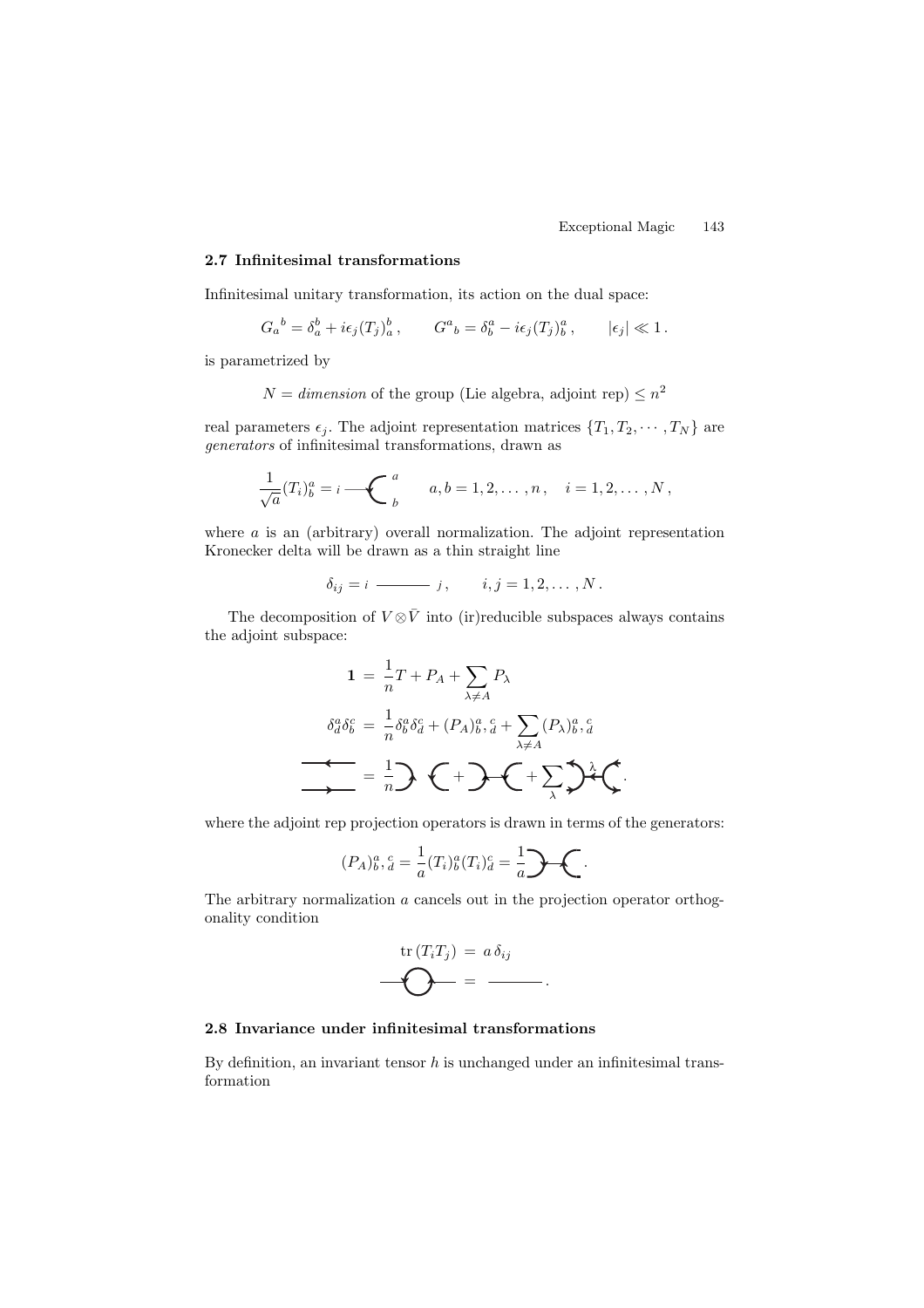$$
G_{\alpha}{}^{\beta}h_{\beta} = (\delta_{\alpha}{}^{\beta} + \epsilon_j(T_j)_{\alpha}{}^{\beta})h_{\beta} + O(\epsilon^2) = h_{\alpha},
$$

so the generators of infinitesimal transformations annihilate invariant tensors

$$
T_i h = 0.
$$

The tensorial index notation is cumbersome:

$$
p_a^\prime q_b^\prime {r^\prime}^c = G_a^{~f} G_b^{~e} G^c_{~d} p_f q_e r^d
$$

$$
G_a^{\ f} G_b^{\ e} G^c_{\ d} = \delta_a^f \delta_b^e \delta_d^c + \epsilon_j ((T_j)_a^f \delta_b^e \delta_d^c + \delta_a^f (T_j)_b^e \delta_d^c - \delta_a^f \delta_b^e (T_j)_d^c) + O(\epsilon^2) \,,
$$

but diagrammatically the invariance condition is easy to grasp. The sum



vanishes, i.e. the group acts as a derivative.

# **2.9 Lie algebra**

The generators  $T_i$  are themselves invariant tensors, so they also must satisfy the invariance condition,



Redraw, replace the adjoint rep generators by the structure constants: and you have the Lie algebra commutation relation

$$
\frac{\int_{T_i T_j}^{i} - \sqrt{\frac{1}{T_i T_i}}}{T_i T_j} = \frac{\sqrt{\frac{1}{T_i}}}{i C_{ijk} T_k}.
$$
\n(2.4)

For a generator of an infinitesimal transformation acting on the adjoint rep,  $A \rightarrow A$ , it is convenient to replace the arrow by a full dot

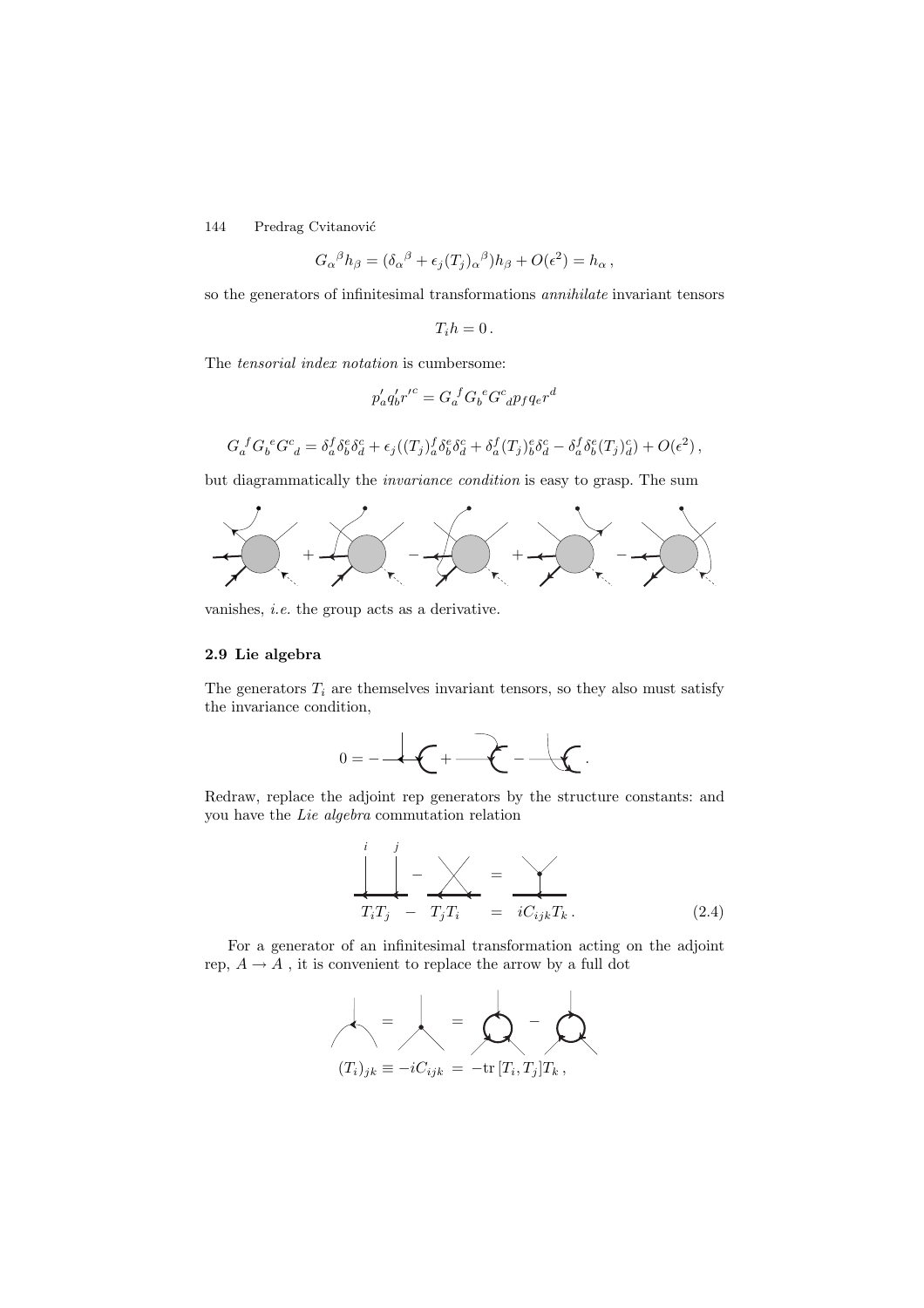where the dot stands for a fully antisymmetric structure constant  $iC_{ijk}$ . Keep track of the overall signs by always reading indices counterclockwise around a vertex

$$
-iC_{ijk} = \qquad \qquad , \qquad \qquad = -\qquad \qquad , \qquad (2.5)
$$

The invariance condition for structure constants  $C_{ijk}$  is

$$
0 = \left\downarrow \leftarrow + \left\downarrow \leftarrow + \left\downarrow \rightarrow \right.
$$

Redraw with the dot-vertex to obtain the Jacobi relation

$$
\sum_{j}^{i} \sum_{k}^{l} - \sum_{ljm}^{l} = \sum_{i}^{l}
$$
  
\n
$$
C_{ijm}C_{mkl} - C_{ljm}C_{mki} = C_{iml}C_{jkm}.
$$
 (2.6)

*Example*: Evaluation of any SU(n) graph

Remember (1.1),

$$
\underbrace{\qquad \qquad } \qquad \qquad } \qquad \qquad = ? ,
$$

the one graph that launched this whole odyssey?

We saw that the adjoint rep projection operator for the invariance group of the norm of a complex vector  $|x|^2 = \delta_b^a x^b x_a$  is

$$
SU(n): \quad \sum \bigg(=\frac{1}{\sqrt{2}}-\frac{1}{n}\bigg) \bigg\{.
$$

Eliminate  $C_{ijk}$  3-vertices using

$$
\mathcal{A} = \mathcal{A} - \mathcal{A}
$$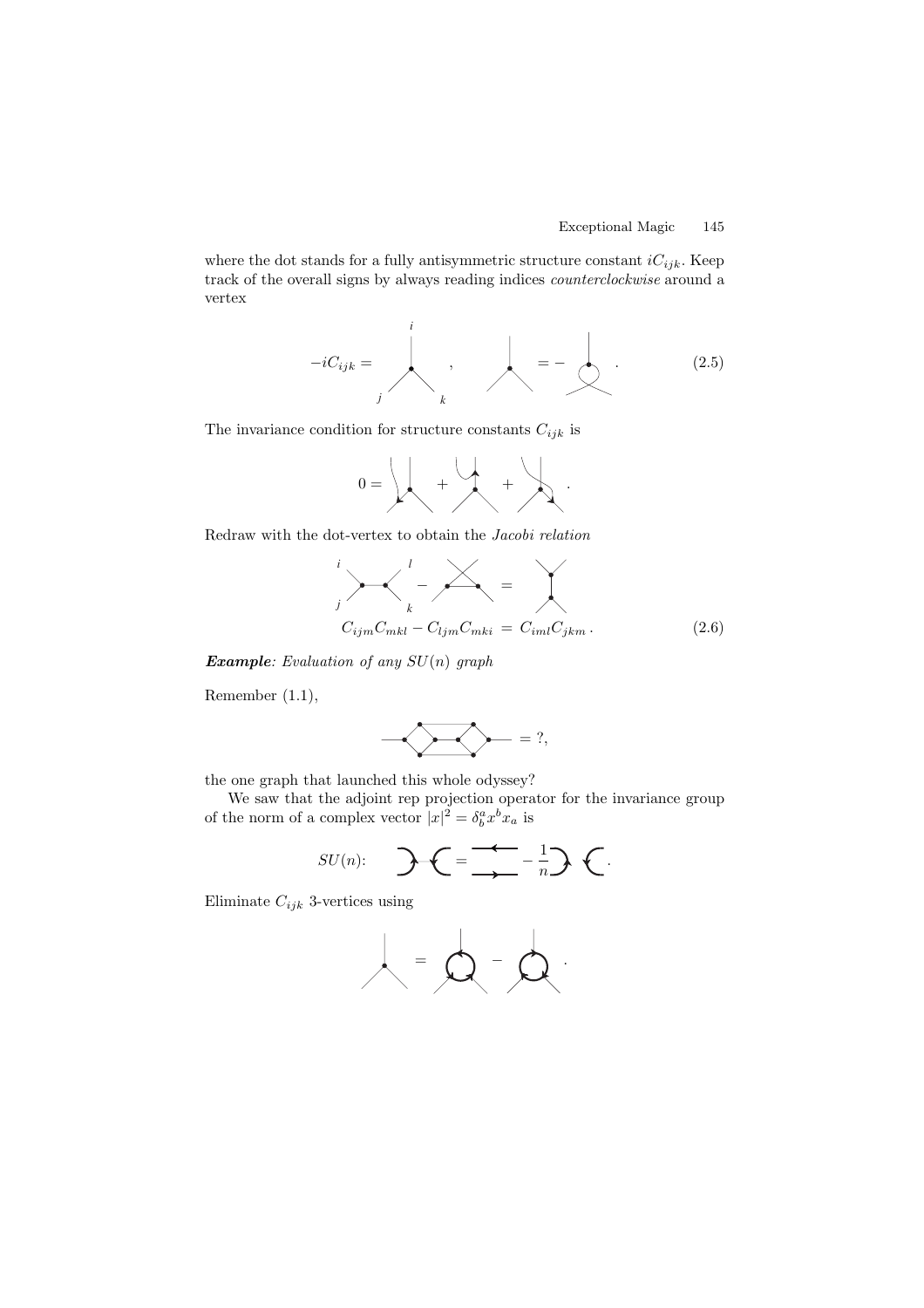Evaluation is performed by a recursive substitution, the algorithm easily automated



arriving at

$$
\prod = n \left\{ \bigotimes_{i=1}^{n} \left\{ \bigotimes_{i=1}^{n} \left\{ \bigotimes_{i=1}^{n} \left\{ \bigotimes_{i=1}^{n} \left\{ \bigotimes_{i=1}^{n} \left\{ \bigotimes_{i=1}^{n} \left\{ \bigotimes_{i=1}^{n} \left\{ \bigotimes_{i=1}^{n} \left\{ \bigotimes_{i=1}^{n} \left\{ \bigotimes_{i=1}^{n} \left\{ \bigotimes_{i=1}^{n} \left\{ \bigotimes_{i=1}^{n} \left\{ \bigotimes_{i=1}^{n} \left\{ \bigotimes_{i=1}^{n} \left\{ \bigotimes_{i=1}^{n} \left\{ \bigotimes_{i=1}^{n} \left\{ \bigotimes_{i=1}^{n} \left\{ \bigotimes_{i=1}^{n} \left\{ \bigotimes_{i=1}^{n} \left\{ \bigotimes_{i=1}^{n} \left\{ \bigotimes_{i=1}^{n} \left\{ \bigotimes_{i=1}^{n} \left\{ \bigotimes_{i=1}^{n} \left\{ \bigotimes_{i=1}^{n} \left\{ \bigotimes_{i=1}^{n} \left\{ \bigotimes_{i=1}^{n} \left\{ \bigotimes_{i=1}^{n} \left\{ \bigotimes_{i=1}^{n} \left\{ \bigotimes_{i=1}^{n} \left\{ \bigotimes_{i=1}^{n} \left\{ \bigotimes_{i=1}^{n} \left\{ \bigotimes_{i=1}^{n} \left\{ \bigotimes_{i=1}^{n} \left\{ \bigotimes_{i=1}^{n} \left\{ \bigotimes_{i=1}^{n} \left\{ \bigotimes_{i=1}^{n} \left\{ \bigotimes_{i=1}^{n} \left\{ \bigotimes_{i=1}^{n} \left\{ \bigotimes_{i=1}^{n} \left\{ \bigotimes_{i=1}^{n} \left\{ \bigotimes_{i=1}^{n} \left\{ \bigotimes_{i=1}^{n} \left\{ \bigotimes_{i=1}^{n} \left\{ \bigotimes_{i=1}^{n} \left\{ \bigotimes_{i=1}^{n} \left\{ \bigtriangleleft_{i=1}^{n} \left\{ \bigtriangleleft_{i=1}^{n} \left\{
$$

Collecting everything together, we finally obtain

$$
SU(n): \quad \longrightarrow \quad \qquad = 2n^2(n^2+12)\qquad \qquad .
$$

Any  $SU(n)$  graph, no matter how complicated, is eventually reduced to a polynomial in traces of  $\delta_a^a = n$ , the dimension of the defining rep.

#### **2.10 A brief history of birdtracks**

Semi-simple Lie groups are here presented in an unconventional way, as "birdtracks". This notation has two lineages; a group-theoretical lineage, and a quantum field theory lineage:

#### **Group-theoretical lineage**

1930: Wigner [Wigner 1959]: all group theory weights in atomic, nuclear, and particle physics can be reduced to  $3n-j$  coefficients.

1956: I. B. Levinson [Levinson 1956]: presents the Wigner  $3n-j$  coefficients in graphical form, appears to be the first paper to introduce diagrammatic notation for any group-theoretical problem. See Yutsis, Levinson and Vanagas [Yutsis et al. 1964] for a full exposition. For the most recent survey, see G. E. Stedman [Stedman 1990].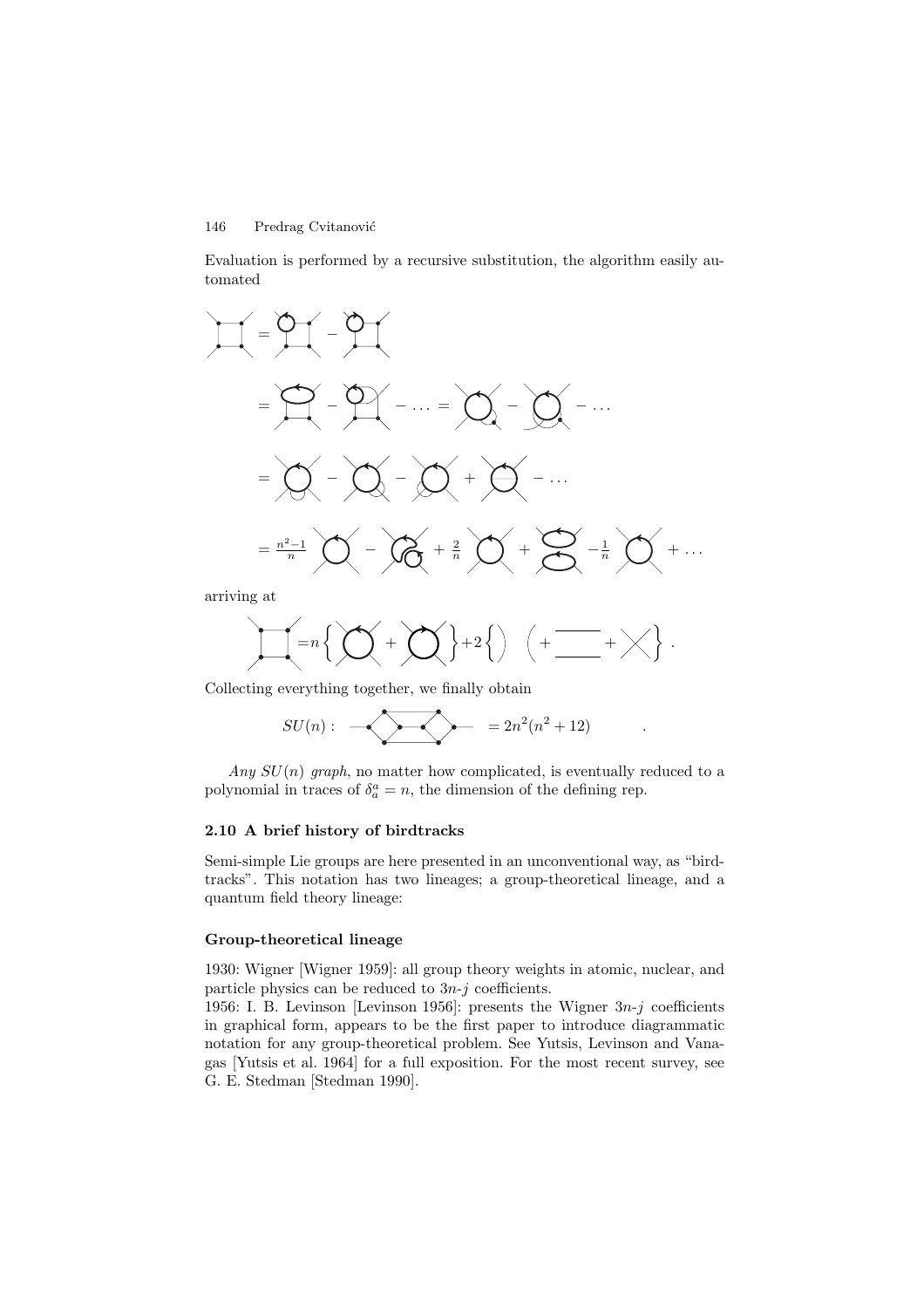# **Quantum field-theoretic lineage**

1949: R. P. Feynman [Feynman 1949]: beautiful sketches of the very first "Feynman diagrams" .

1971: R. Penrose's [Penrose 1971a; Penrose 1971b] drawings of symmetrizers and antisymmetrizers.

1974: G. 't Hooft ['t Hooft 1974] double-line notation for  $U(n)$  gluons.

1976: P. Cvitanović [Cvitanović 1976; Cvitanović 1977b] birdtracks for classical and exceptional Lie groups.

In the quantum groups literature graphs composed of 3-vertices are called trivalent. The Jacobi relation  $(2.6)$  in diagrammatic form [Cvitanović 1976] appears in literature for the first time in 1976. This set of diagrams has since been given moniker IHX [Bar-Natan 1995]. who refers to the full antisymmetry of structure constants (2.5) as the "AS relation", and to the Lie algebra commutator (2.4) as the "STU relation", by analogy to the Mandelstam's scattering cross-channel variables  $(s,t,u)$ .

A reader might ask: "These are Feynman diagrams. Why rename them birdtracks?" In quantum field theory Feynman diagrams are a mnemonic device, an aid in writing down an integral, which then has to be evaluated by other means. "Birdtracks" are a calculational method: all calculations are carried out in terms of diagrams, from start to finish. Left behind are blackboards and pages of squiggles of kind that made my colleague Bernice Durand exclaim: "What are these birdtracks!?" and thus give them the name.

# **3 Lie groups as invariance groups**

We proceed to classify groups that leave trilinear or higher invariants. The strategy:

- i) define an invariance group by specifying a list of primitive invariants
- ii) primitiveness and invariance conditions  $\rightarrow$  algebraic relations between primitive invariants
- iii) construct invariant matrices acting on tensor product spaces,
- iv) construct projection operators for reduced rep from characteristic equations for invariant matrices.
- v) determine allowed realizations from Diophantine conditions on representation dimensions.

When the next invariant is added, the group of invariance transformations of the previous invariants splits into two subsets; those transformations which preserve the new invariant, and those which do not. Such successive decompositions yield Diophantine conditions on rep dimensions, so constraining that they limit the possibilities to a few which can be easily identified.

The logic of this construction schematically indicated by the chains of subgroups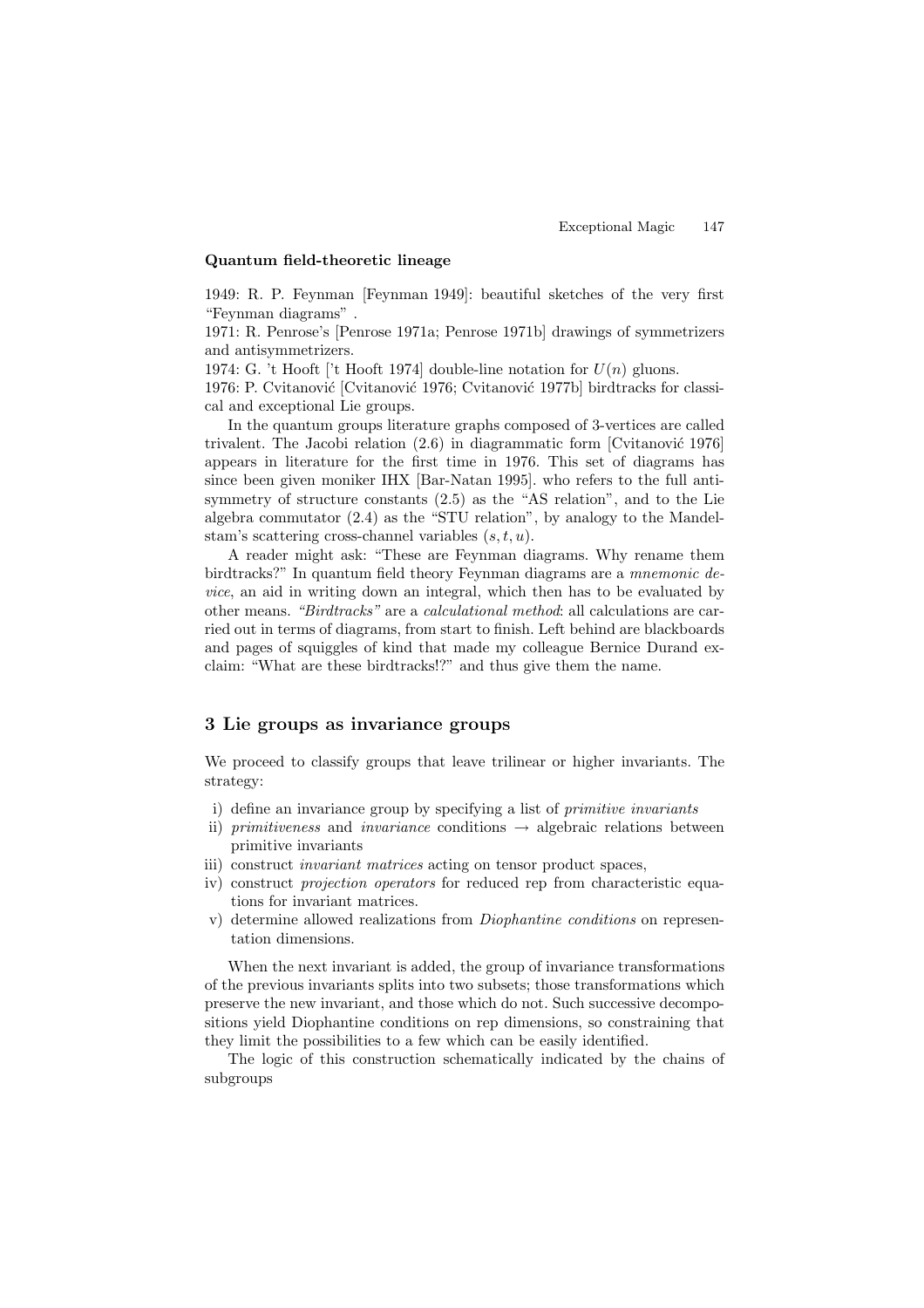





The arrows indicate the primitive invariants which characterize a particular group.

As a warm-up, we derive the " $E_6$  family" as a family of groups that preserve a symmetric cubic invariant.

# **3.1** *E***<sup>6</sup> primitives**

What invariance group preserves norms of complex vectors, as well as a symmetric cubic invariant

$$
D(p, q, r) = D(q, p, r) = D(p, r, q) = d^{abc} p_a q_b r_c ?
$$

i) primitive invariant tensors:

$$
\delta_a^b = a \longrightarrow b \,, \quad d_{abc} = \n\begin{matrix}\n a \\
 b\n\end{matrix}\n\quad , \quad d^{abc} = (d_{abc})^* = \n\begin{matrix}\n a \\
 b\n\end{matrix}\n.
$$

ii) primitiveness:  $d_{aef}d^{efb}$  is proportional to  $\delta_b^a$ , the only primitive 2-index tensor. This can be used to fix the  $d_{abc}$ 's normalization:

$$
+\bigcirc\hspace{-7.7ex}\bigcirc\hspace{-7.7ex}+\hspace{-7.7ex}\bigcirc\hspace{-7.7ex}=\hspace{-7.7ex}-\hspace{-7.7ex}\dots
$$

invariance condition:

$$
\mathbf{A} + \mathbf{A} + \mathbf{A} = 0.
$$

iii) all invariant self-dual matrices in  $V \otimes \bar{V} \to V \otimes \bar{V}$ :

$$
\delta_b^a \delta_d^c = \frac{d}{a} \stackrel{\bullet}{\longrightarrow} \frac{c}{b}, \quad \delta_d^a \delta_b^c = \frac{d}{a} \sum \left\{ \begin{array}{cc} c \\ b \end{array}, \quad d^{ace} d_{ebd} = \frac{d}{a} \stackrel{\bullet}{\longrightarrow} \mathbb{X}^c \right\}.
$$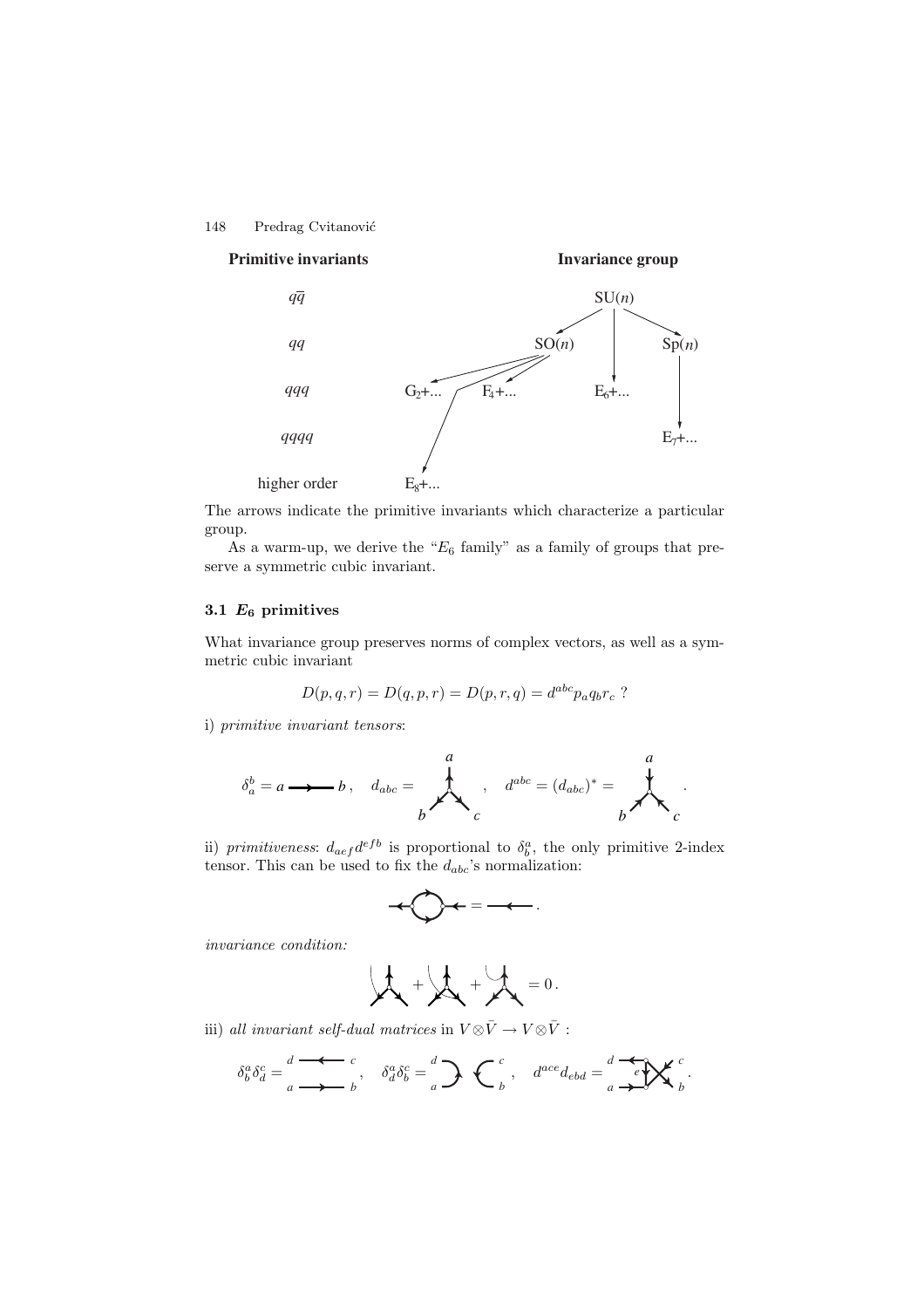Contract the invariance condition with  $d^{abc}$ :



Contract with  $(T_i)_{a}^{b}$  to get an invariance condition on the adjoint projection operator PA:

$$
2 + 2 + \bigotimes = 0.
$$

Adjoint projection operator in the invariant tensor basis  $(A, B, C)$  to be fixed):

$$
(T_i)_b^a(T_i)_c^d = A(\delta_c^a \delta_b^d + B\delta_b^a \delta_c^d + C d^{ade} d_{bce})
$$
  
 
$$
\mathcal{L} = A\left\{\mathcal{L} + B\mathcal{L} + C\mathcal{L}^d\right\}.
$$

Substituting P<sup>A</sup>

$$
0 = n + B + C + 2 \left\{ \bigoplus_{n=1}^{\infty} A_n + B + C + C + C \right\}
$$
  

$$
0 = B + C + \frac{n+2}{3}.
$$

iv) projection operators are orthonormal:  $P_A$  is orthogonal to the singlet projection operator  $P_1$ ,  $0 = P_A P_1$ .

This yields the second relation on the coefficients:

$$
0 = \frac{1}{n} \sum \bigodot \bigodot = 1 + nB + C.
$$

Normalization fixed by  $P_A P_A = P_A$ :

$$
-\mathbf{C} = -\bigcirc \mathbf{C} = A\left\{1 + 0 - \frac{C}{2}\right\} - \mathbf{C}.
$$

The three relations yield the adjoint projection operator for the  $E_6$  family:

$$
\mathcal{L} = \frac{2}{9+n} \left\{ 3 \xrightarrow{2} + \mathcal{L} - (3+n) \xrightarrow{2} \mathbb{K} \right\}.
$$

The dimension of the adjoint rep is given by:

$$
N = \delta_{ii} = \bigcirc = \bigcirc = \bigcirc = nA(n + B + C) = \frac{4n(n-1)}{n+9}.
$$

As the defining and adjoint rep dimensions  $n$  and  $N$  are integers, this formula is a Diophantine condition, satisfied by a small family of invariance groups, the  $E_6$  row in the Magic Triangle of fig. 1, with  $E_6$  corresponding to  $n = 27$ and  $N = 78$ .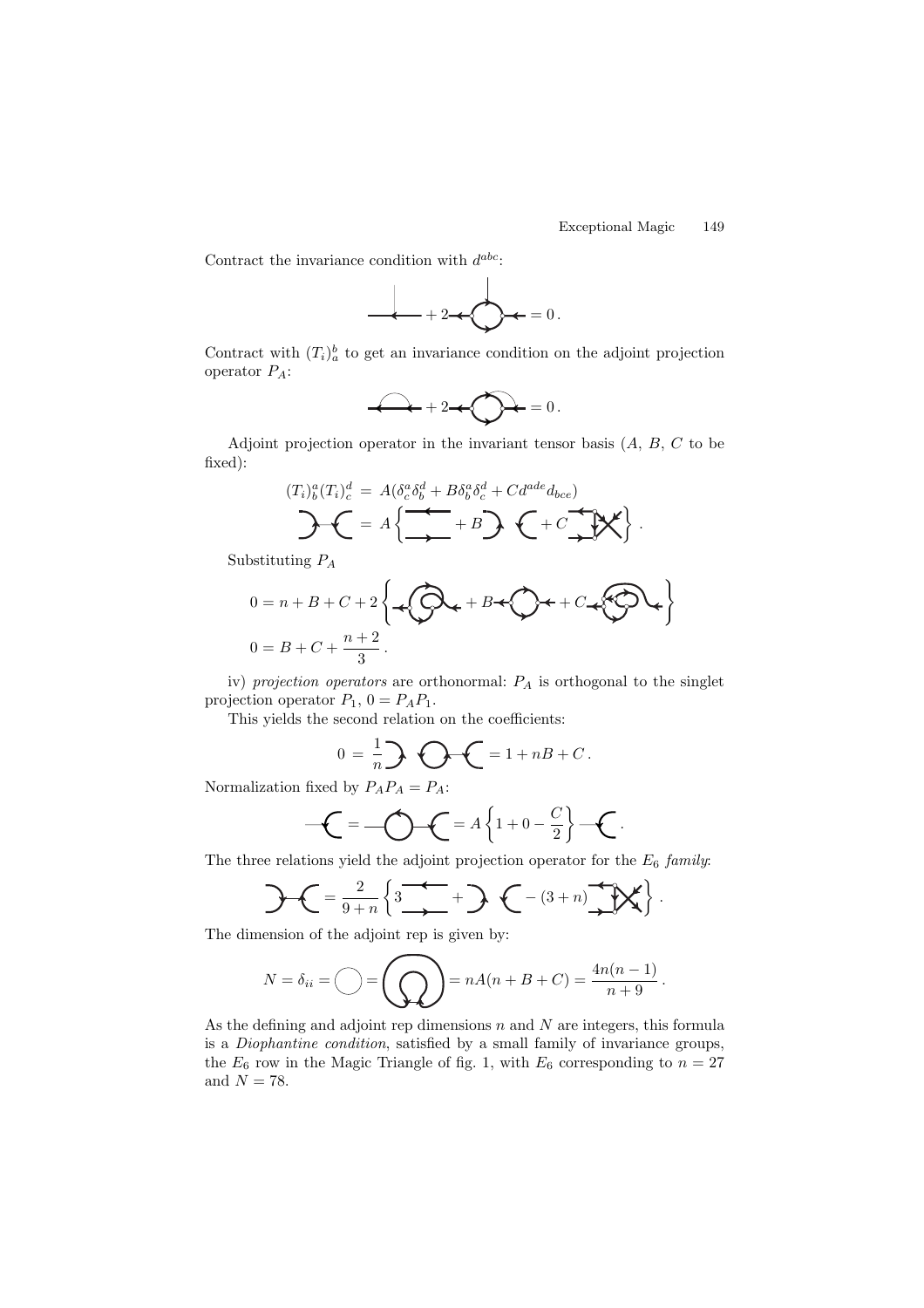# **4** *G***<sup>2</sup> and** *E***<sup>8</sup> families of invariance groups**

We classify next all groups that leave invariant a symmetric quadratic invariant and an antisymmetric cubic invariant



Assumption of no relation between the three 4-index invariant tree tensors constructed by the 3 distinct ways of contracting two  $f_{abc}$  tensors leads to the  $G_2$  family of invariance groups [Cvitanovic 2004], interesting its own right, but omitted here for brevity. If there is a relation between the three such tensors, symmetries this relation is necessarily the Jacobi relation.

The  $E_8$  family of invariance groups follows if the primitive invariants are symmetric quadratic, antisymmetric cubic

$$
i \longrightarrow j, \qquad \qquad \boxed{}
$$
 (4.1)

and the Jacobi relation is satisfied:

− = . (4.2)

The task the we face is:

(i) enumerate all Lie groups that leave these primitives invariant. (ii) demonstrate that we can reduce all loops

$$
\bigcap_{\gamma} \left\{ \bigcap_{\gamma} \left\{ \gamma, \gamma \right\}, \gamma \right\}, \dots \tag{4.3}
$$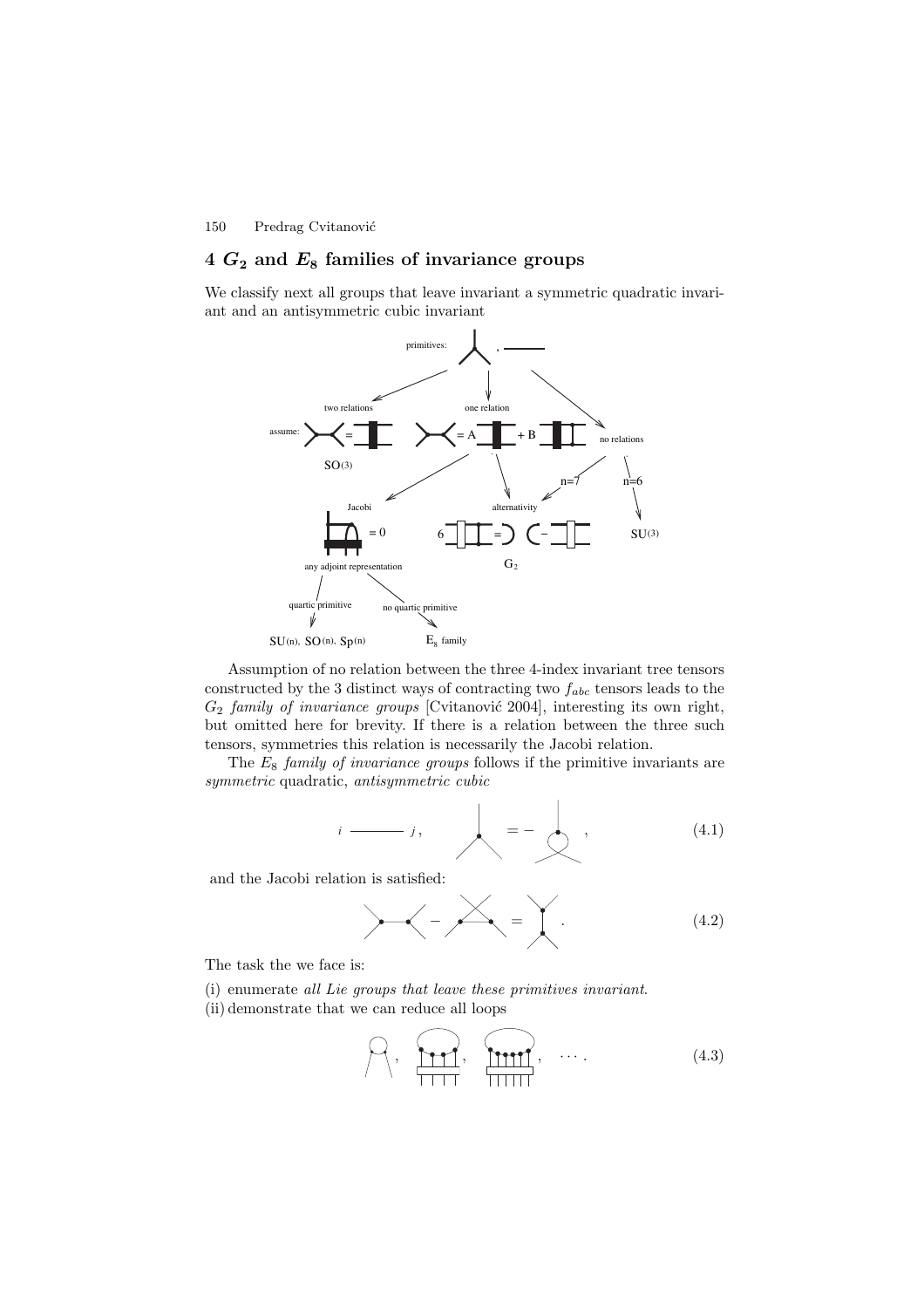Accomplished so far: The Diophantine conditions yield all of the  $E_8$  family Lie algebras, and no stragglers.

"To do":

- (i) so far no proof that there exist no further Diophantine conditions.
- (ii) The projection operators for  $E_8$  family enable us to evaluate diagrams with internal loops of *length 5 or smaller*, but we have no proof that any vacuum bubble can be so evaluated.

#### **4.1 Two-index tensors**

Remember

$$
\bigotimes_{i} \bigotimes_{i} \bigotimes_{j} \bigotimes_{i} \bigotimes_{j} \bigotimes_{j} \bigotimes_{j} \bigotimes_{j} \bigotimes_{j} \bigotimes_{j} \bigotimes_{j} \bigotimes_{j} \bigotimes_{j} \bigotimes_{j} \bigotimes_{j} \bigotimes_{j} \bigotimes_{j} \bigotimes_{j} \bigotimes_{j} \bigotimes_{j} \bigotimes_{j} \bigotimes_{j} \bigotimes_{j} \bigotimes_{j} \bigotimes_{j} \bigotimes_{j} \bigotimes_{j} \bigotimes_{j} \bigotimes_{j} \bigotimes_{j} \bigotimes_{j} \bigotimes_{j} \bigotimes_{j} \bigotimes_{j} \bigotimes_{j} \bigotimes_{j} \bigotimes_{j} \bigotimes_{j} \bigotimes_{j} \bigotimes_{j} \bigotimes_{j} \bigotimes_{j} \bigotimes_{j} \bigotimes_{j} \bigotimes_{j} \bigotimes_{j} \bigotimes_{j} \bigotimes_{j} \bigotimes_{j} \bigotimes_{j} \bigotimes_{j} \bigotimes_{j} \bigotimes_{j} \bigotimes_{j} \bigotimes_{j} \bigotimes_{j} \bigotimes_{j} \bigotimes_{j} \bigotimes_{j} \bigotimes_{j} \bigotimes_{j} \bigotimes_{j} \bigotimes_{j} \bigotimes_{j} \bigotimes_{j} \bigotimes_{j} \bigotimes_{j} \bigotimes_{j} \bigotimes_{j} \bigotimes_{j} \bigotimes_{j} \bigotimes_{j} \bigotimes_{j} \bigotimes_{j} \bigotimes_{j} \bigotimes_{j} \bigotimes_{j} \bigotimes_{j} \bigotimes_{j} \bigotimes_{j} \bigotimes_{j} \bigotimes_{j} \bigotimes_{j} \bigotimes_{j} \bigotimes_{j} \bigotimes_{j} \bigotimes_{j} \bigotimes_{j} \bigotimes_{j} \bigotimes_{j} \bigotimes_{j} \bigotimes_{j} \bigotimes_{j} \bigotimes_{j} \bigotimes_{j} \bigotimes_{j} \bigotimes_{j} \bigotimes_{j} \bigotimes_{j} \bigotimes_{j} \bigotimes_{j} \bigotimes_{j} \bigotimes_{j} \bigotimes_{j} \bigotimes_{j} \bigotimes_{j} \bigotimes_{j} \bigotimes_{j} \bigotimes
$$

the graph that launched this whole odyssey?

A loop with four structure constants is reduced by reducing the  $A \otimes A \rightarrow$ A⊗A space. By the Jacobi relation there are only two linearly independent tree invariants in  $A<sup>4</sup>$  constructed from the cubic invariant:





The  $A{\otimes}A \rightarrow A{\otimes}A$  matrix

$$
\mathbf{Q}_{ij,kl} = \begin{array}{c} \mathbf{i} \quad \mathbf{i} \quad l \\ \mathbf{j} \quad \mathbf{j} \quad k \end{array}.
$$

can decompose only the symmetric subspace  $\text{Sym}^2 A$ .

What next? The key is the *primitiveness assumption*: any invariant tensor is a linear sum over the tree invariants constructed from the quadratic and the cubic invariants, i.e. no quartic primitive invariant exists in the adjoint rep.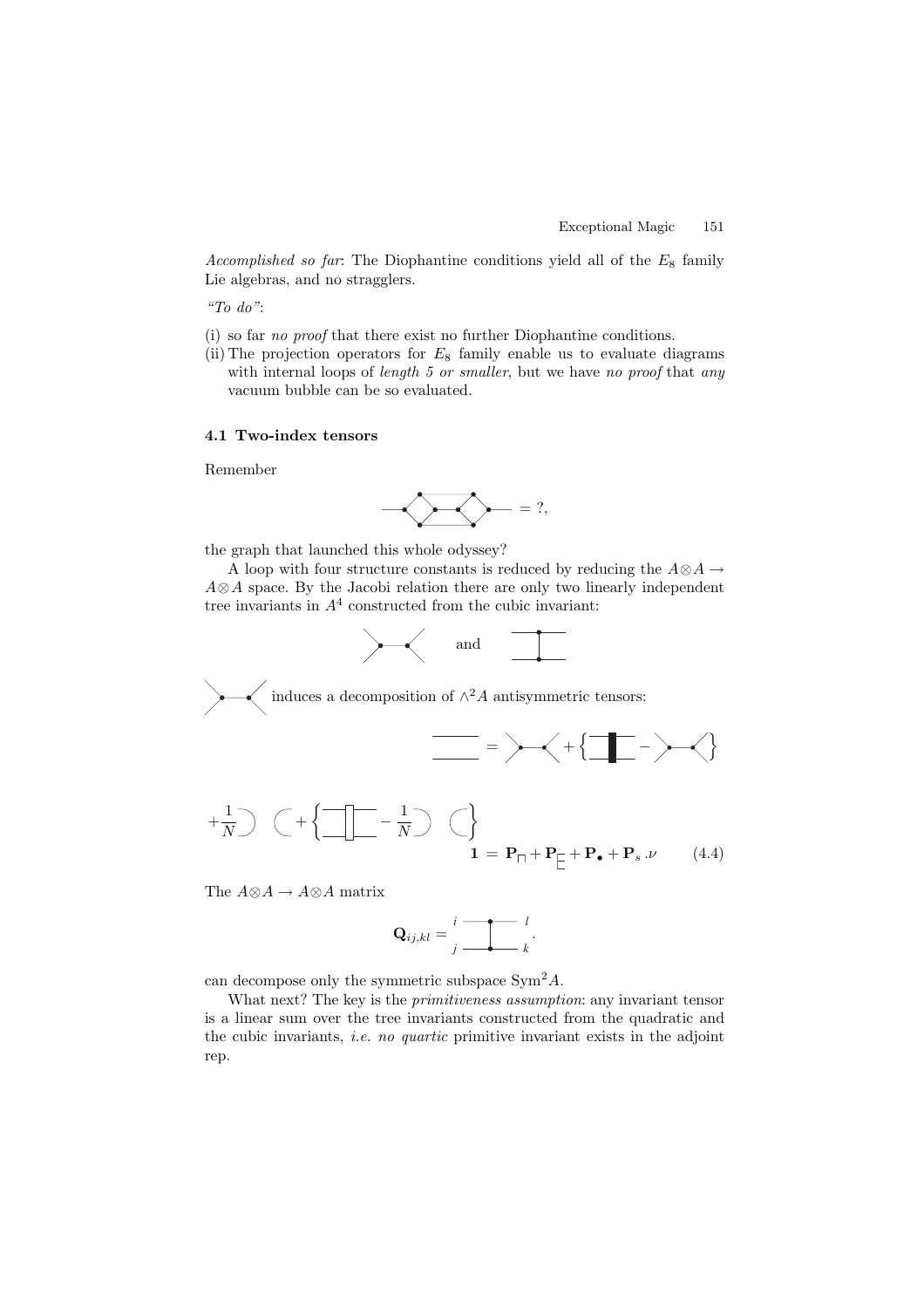#### **4.2 Primitiveness assumption**

By the primitiveness assumption, the 4-index loop invariant  $\mathbf{Q}^2$  is expressible in terms of  $\mathbf{Q}_{ij,k\ell}$ ,  $C_{ijm}C_{mk\ell}$  and  $\delta_{ij}$ , hence on the traceless symmetric subspace

$$
0 = \left\{ \begin{array}{ccc} \bullet & \bullet & \bullet \\ \hline \bullet & \bullet & \bullet \end{array} \right\} + p \begin{array}{ccc} \bullet & \bullet & \bullet \\ \hline \bullet & \bullet & \bullet \end{array} + q \begin{array}{ccc} \bullet & \bullet & \bullet \\ \hline \bullet & \bullet & \bullet \end{array} \right\} \left\{ \begin{array}{ccc} \bullet & \bullet & \bullet \\ \hline \bullet & \bullet & \bullet \end{array} \right\} \begin{array}{ccc} \bullet & \bullet & \bullet \\ \hline \bullet & \bullet & \bullet \end{array} \begin{array}{ccc} \bullet & \bullet & \bullet \\ \hline \bullet & \bullet & \bullet \end{array} \end{array}
$$

The assumption that there exists no primitive quartic invariant is the *defining relation* for the  $E_8$  family.

Coefficients  $p, q$  follow from symmetry and the Jacobi relation, yielding the characteristic equation for **Q**

$$
\left(\mathbf{Q}^2 - \frac{1}{6}\mathbf{Q} - \frac{5}{3(N+2)}\mathbf{1}\right)\mathbf{P}_s = (\mathbf{Q} - \lambda\mathbf{1})(\mathbf{Q} - \lambda^*\mathbf{1})\mathbf{P}_s = 0.
$$

Rewrite the condition on an eigenvalue of **Q**,

$$
\lambda^2 - \frac{1}{6}\lambda - \frac{5}{3(N+2)} = 0,
$$

as formula for N:

$$
N+2 = \frac{5}{3\lambda(\lambda-1/6)} = 60\left(\frac{6-\lambda^{-1}}{6}-2+\frac{6}{6-\lambda^{-1}}\right).
$$

As we shall seek for values of  $\lambda$  such that the adjoint rep dimension N is an integer, it is convenient to re-parametrize the two eigenvalues as

$$
\lambda = \frac{1}{6} \frac{1}{1 - m/6} = -\frac{1}{m - 6}
$$
,  $\lambda^* = \frac{1}{6} \frac{1}{1 - 6/m} = \frac{1}{6} \frac{m}{m - 6}$ .

In terms of the parameter  $m$ , the dimension of the adjoint representation is given by

$$
N = -122 + 10m + 360/m. \tag{4.5}
$$

As N is an integer, allowed m are rationals  $m = P/Q$ , P and Q relative primes. It turns out that we need to check only a handful of rationals  $m > 6$ .

## **4.3 Further Diophantine conditions**

The associated projection operators:

$$
\mathbf{P}_{\blacksquare} = \left. \begin{array}{c} \mathbf{E} \\ \hline \\ \mathbf{P}_{\square \square} \end{array} \right| = \left. \begin{array}{c} \mathbf{E} \\ \hline \\ \hline \\ \hline \end{array} \right| = \left. \begin{array}{c} \mathbf{E} \\ \hline \\ \hline \\ \hline \end{array} \right| = \left. \begin{array}{c} \mathbf{E} \\ \hline \\ \hline \\ \hline \end{array} \right| = \left. \begin{array}{c} \mathbf{E} \\ \hline \\ \hline \hline \\ \hline \end{array} \right| = \left. \begin{array}{c} \mathbf{E} \\ \hline \\ \hline \hline \\ \hline \end{array} \right| = \left. \begin{array}{c} \mathbf{E} \\ \hline \\ \hline \hline \\ \hline \end{array} \right| = \left. \begin{array}{c} \mathbf{E} \\ \hline \\ \hline \hline \\ \hline \end{array} \right| = \left. \begin{array}{c} \mathbf{E} \\ \hline \\ \hline \hline \\ \hline \end{array} \right| = \left. \begin{array}{c} \mathbf{E} \\ \hline \\ \hline \hline \\ \hline \end{array} \right| = \left. \begin{array}{c} \mathbf{E} \\ \hline \\ \hline \hline \\ \hline \end{array} \right| = \left. \begin{array}{c} \mathbf{E} \\ \hline \\ \hline \hline \\ \hline \end{array} \right| = \left. \begin{array}{c} \mathbf{E} \\ \hline \\ \hline \hline \\ \hline \end{array} \right| = \left. \begin{array}{c} \mathbf{E} \\ \hline \\ \hline \hline \\ \hline \end{array} \right| = \left. \begin{array}{c} \mathbf{E} \\ \hline \\ \hline \hline \\ \hline \end{array} \right| = \left. \begin{array}{c} \mathbf{E} \\ \hline \\ \hline \hline \\ \hline \end{array} \right| = \left. \begin{array}{c} \mathbf{E} \\ \hline \\ \hline \hline \\ \hline \end{array} \right| = \left. \begin{array}{c} \mathbf{E} \\ \hline \\ \hline \hline \\ \hline \end{array} \right| = \left. \begin{array}{c} \mathbf{E} \\ \hline \\ \hline \hline \\ \hline \end{array}
$$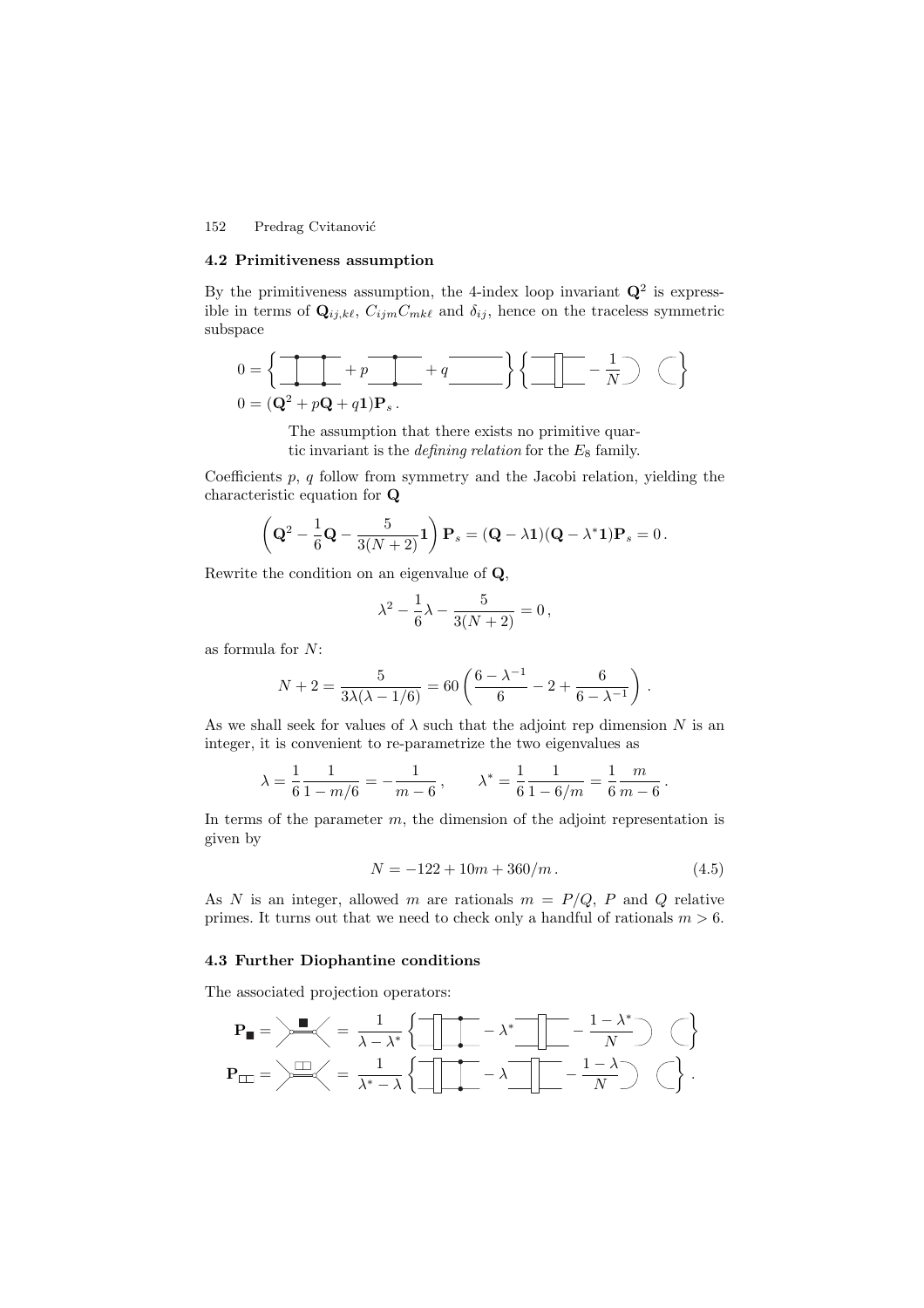reduce the A⊗A space into irreps of dimensions:

$$
d_{\square} = \text{tr } \mathbf{P}_{\square} = \frac{(N+2)(1/\lambda + N - 1)}{2(1 - \lambda^*/\lambda)} = \frac{5(m-6)^2(5m-36)(2m-9)}{m(m+6)},
$$
(4.6)

$$
d_{\blacksquare} = \frac{270(m-6)^2(m-5)(m-8)}{m^2(m+6)}.
$$
\n(4.7)

To summarize: A⊗A decomposes into 5 irreducible reps

$$
1 = \mathbf{P}_{\square} + \mathbf{P}_{\square} + \mathbf{P}_{\bullet} + \mathbf{P}_{\square\!\square} + \mathbf{P}_{\blacksquare} \,.
$$

The decomposition is parametrized by a rational  $m$  and is possible only if dimensions N and  $d_{\square}$  are integers. From the decomposition of the Sym<sup>3</sup>A if follows, by the same line of reasoning, that there is a rep of dimension

$$
d_{\square} = \frac{5(m-5)(m-8)(m-6)^2(2m-15)(5m-36)}{m^3(3+m)(6+m)}(36-m). \tag{4.8}
$$

**Table 1.** All solutions of the Diophantine conditions (4.5), (4.6), (4.7) and (4.8): the  $m = 30$  solution still survives this set of conditions.

| m |  |  | 5 8 9 10 12 15                       | -18 | 24                                                            | -30 | 36  |
|---|--|--|--------------------------------------|-----|---------------------------------------------------------------|-----|-----|
|   |  |  | $N \t 0 \t 3 \t 8 \t 14 \t 28 \t 52$ | 78  | 133                                                           | 190 | 248 |
|   |  |  |                                      |     | $d_5$   0 0 1 7 56 273 650 1,463 1,520                        |     |     |
|   |  |  |                                      |     | $d_{\Box}$   0 -3 0 64 700 4,096 11,648 40,755 87,040 147,250 |     |     |
|   |  |  |                                      |     |                                                               |     |     |

Our homework problem is done: the reduction of the adjoint rep 4-vertex loops for all exceptional Lie groups. The main result of all this heavy birdtracking is, however, much more interesting than the problem we set out to solve:

The solutions of  $A\otimes A \to A\otimes A$  Diophantine conditions yield all exceptional Lie algebras, see table 1.  $N > 248$  is excluded by the positivity of  $d_{\square}$ ,  $N = 248$ is special, as  $P_{\Box} = 0$  implies existence of a tensorial identity on the Sym<sup>3</sup>A subspace. I eliminate *(somewhat indirectly)* the  $m = 30$  case by the semisimplicity condition; Landsberg and Manivel [Landsberg and Manivel 2002c] identify the  $m = 30$  solution as a non-reductive Lie algebra.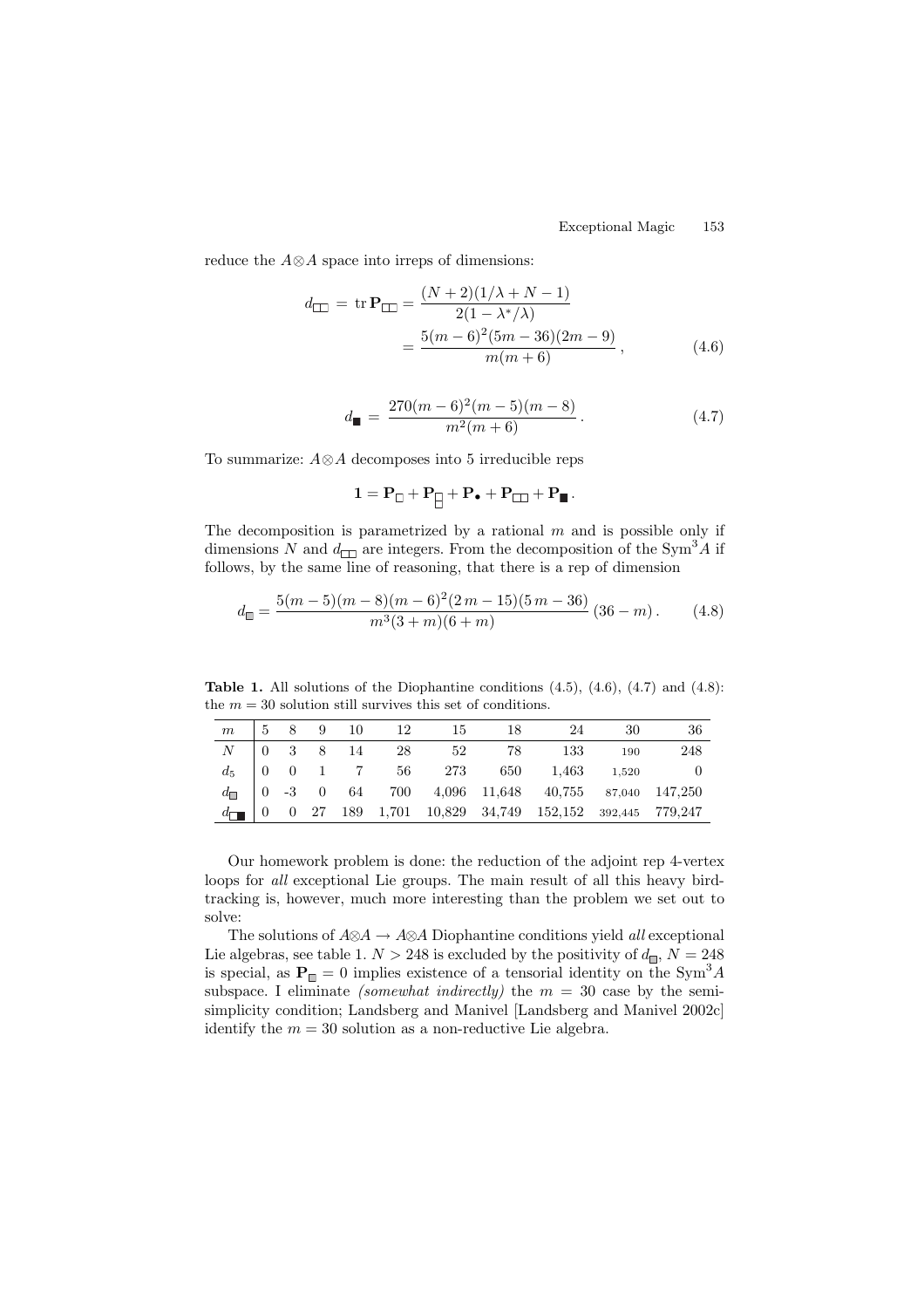# **5 Exceptional magic**

After "some algebra"  $F_4$  and  $E_7$  families emerge in a similar fashion. A closer scrutiny of the solutions to all  $V \otimes \bar{V} \to V \otimes \bar{V}$  Diophantine conditions appropriately re-parametrized

|  |  |  |  |                                                  |  | m   8 9 10 12 15 18 20 24 30 36 40 $\cdots$ 360 |
|--|--|--|--|--------------------------------------------------|--|-------------------------------------------------|
|  |  |  |  | $F_4$ 0 0 3 8 . 21 . 52                          |  |                                                 |
|  |  |  |  | $E_6$   0 0 2 8 16 . 35 36 78                    |  |                                                 |
|  |  |  |  | $E_7$   0 1 3 9 21 35 . 66 99 133                |  |                                                 |
|  |  |  |  | $E_8$ 3 8 14 28 52 78 . 133 190 248 . $\cdots$ . |  |                                                 |

leads to a surprise: all of them are the one and the same condition

$$
N = \frac{(\ell - 6)(m - 6)}{3} - 72 + \frac{360}{\ell} + \frac{360}{m}
$$

which magically arranges all exceptional families into the *Magic Triangle*. The

triangle is called "magic", because it contains the Magic Square [Vinberg 1994; Freudenthal 1964a].



**Fig. 1.** All solutions of the Diophantine conditions place the defining and adjoint reps exceptional Lie groups into a triangular array. Within each entry: the number in the upper left corner is  $N$ , the dimension of the corresponding Lie algebra, and the number in the lower left corner is  $n$ , the dimension of the defining rep. The expressions for  $n$  for the top four rows are guesses.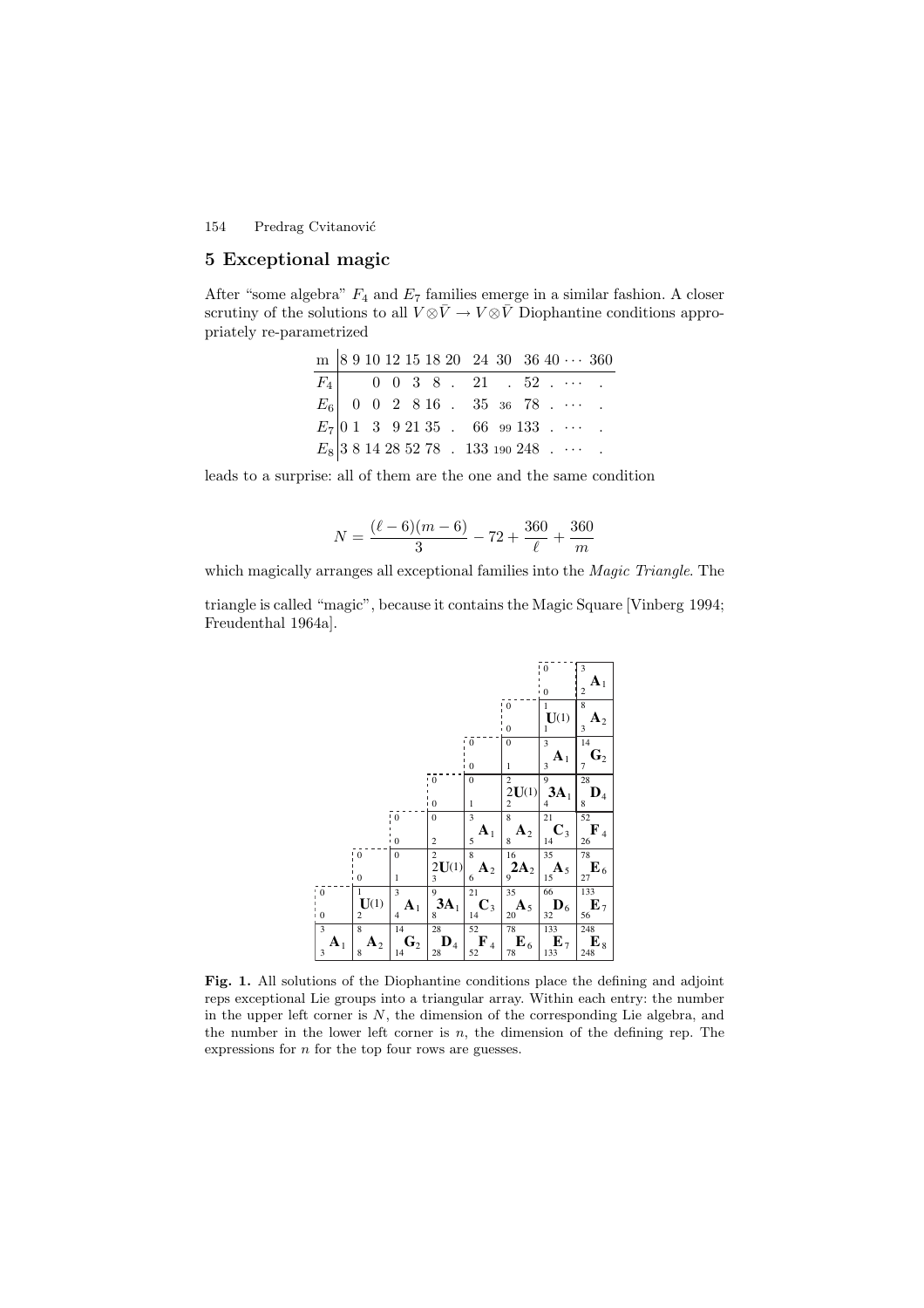# **5.1 A brief history of exceptional magic**

There are many different strands woven into "exceptional magic" described only in small part in this monograph. I will try to summarize few of the steps along the way, the ones that seem important to me – with apologies to anyone whose work I have overseen.

1894: in his thesis Cartan [Cartan 1914] identifies  $G_2$  as the group of octonion isomorphisms, and notes that  $E_7$  has a skew-symmetric quadratic and a symmetric quartic invariant.

1907: Dickinson characterizes  $E_6$  as a 27-dimensional group with a cubic invariant.

1934: Jordan, von Neumann and Wigner [Jordan et al. 1934] introduce octonions and Jordan algebras into physics, in a failed attempt at formulating a new quantum mechanics which would explain the neutron, discovered in 1932. 1954–66: First noted by Rosenfeld [Rosenfeld 1956], the Magic Square was rediscovered by Freudenthal, and made rigorous by Freudenthal and Tits [Freudenthal 1954 ; Tits 1966]. A mathematician's history of the octonion underpinning of exceptional Lie groups is given in a delightful review by Freudenthal [Freudenthal 1964b].

1976: Gürsey and collaborators [Gürsey and Sikivie 1976] take up octonionic formulations in a failed attempt of formulating a quantum mechanics of quark confinement.

1975–77: Primitive invariants construction of all semi-simple Lie algebras [Cvitanović 1976] and the Magic Triangle [Cvitanović 1977b], except for the  $E_8$  family.

1979:  $E_8$  family primitiveness assumption (no quartic primitive invariant), inspired by Okubo's observation [Okubo 1979] that the quartic Dynkin index vanishes for the exceptional Lie algebras.

1979: E<sup>7</sup> symmetry in extended supergravities discovered by Cremmer and Julia [Cremmer and Julia 1979].

1981: Magic Triangle, the  $E_7$  family and its  $SO(4)$ -family of "negative dimensional" relatives published [Cvitanović 1981a]. The total number of citations in the next 20 years: 3 (three).

1981: Magic Triangle in extended supergravities constructed by Julia [Julia 1981]. Appears unrelated to the Magic Triangle described here.

1987–2001: Angelopoulos [Angelopoulos 2001] classifies Lie algebras by the spectrum of the Casimir operator acting on  $A\otimes A$ , and, *inter alia*, obtains the same  $E_8$  family.

1995 : Vogel [Vogel 1995] notes that for the exceptional groups the dimensions and casimirs of the  $A \otimes A$  adjoint rep tensor product decomposition  $P_{\Box} + P_{\Box} +$ 

 $\mathbf{P}_{\bullet} + \mathbf{P}_{\square} + \mathbf{P}_{\blacksquare}$  are rational functions of the quadratic Casimir a (related to my parameter m by  $a = 1/m - 6$  ).

1996: Deligne [Deligne 1996] conjectures that for  $A_1$ ,  $A_2$ ,  $G_2$ ,  $F_4$ ,  $E_6$ ,  $E_7$  and  $E_8$  the dimensions of higher tensor reps  $\otimes A^k$  could likewise be expressed as rational functions of parameter a.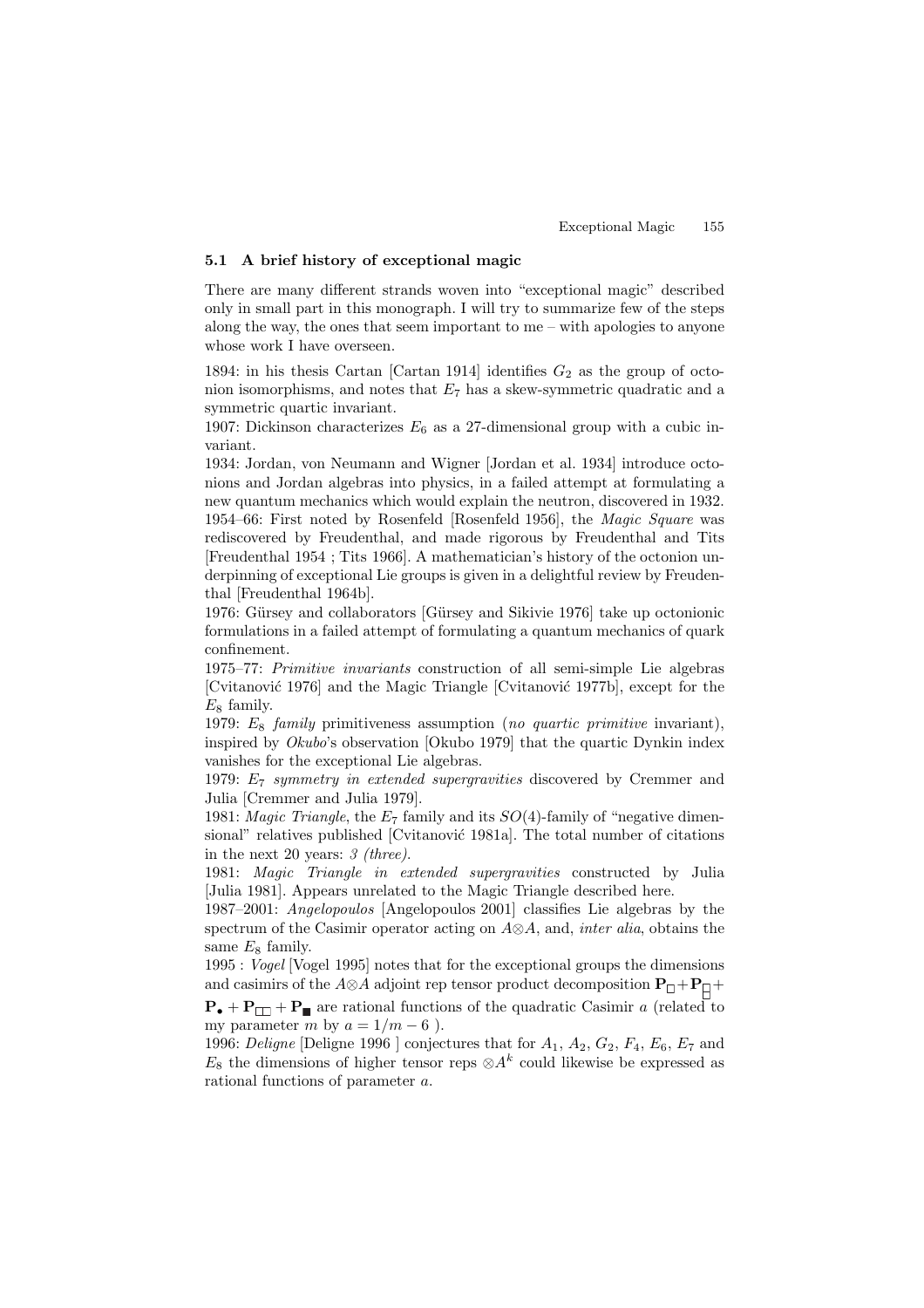1996: Cohen and de Man [Cohen and de Man 1996 ] verify by computer algebra the Deligne conjecture for all reps up to  $\otimes A^4$ . They note that "miraculously for all these rational functions both numerator and denominator factor in  $Q[a]$  as a product of linear factors". This is immediate in the derivation outlined above.

1999: Cohen and de Man [Cohen and de Man 1999] derive the projection operators and dimension formulas of sect. 4 for the  $E_8$  family by the same birdtrack computations (they cite [Cvitanović 2004], not noticing that the calculation was already in the current draft of the webbook).

2001–2003: J. M. Landsberg and L. Manivel [Landsberg and Manivel 2002c; Landsberg and Manivel 2001; Landsberg and Manivel 2002b; Landsberg and Manivel 2002a] utilize projective geometry and triality to interpret the Magic Triangle, recover the known dimension and decomposition formulas, and derive an infinity of higher-dimensional rep formulas.

2002: Deligne and Gross [Deligne and Gross 2002 ] derive the Magic Triangle by a method different from the derivation outlined here.

# **6 Epilogue**

"Why did you do this?" you might well ask.

Here is an answer.

It has to do with a conjecture of finiteness of gauge theories, which, by its own twisted logic, led to this sidetrack, birdtracks and exceptional magic:

If gauge invariance of QED guarantees that all UV and IR divergences cancel, why not also the finite parts?

And indeed; when electron magnetic moment diagrams are grouped into gauge invariant subsets, a rather surprising thing happens [Cvitanović 1977a]; while the finite part of each Feynman diagram is of order of 10 to 100, every subset computed so far adds up to approximately

$$
\pm\frac{1}{2}\left(\frac{\alpha}{\pi}\right)^n.
$$

If you take this numerical observation seriously, the "zeroth" order approximation to the electron magnetic moment is given by

$$
\frac{1}{2}(g-2) = \frac{1}{2}\frac{\alpha}{\pi} \frac{1}{\left(1 - \left(\frac{\alpha}{\pi}\right)^2\right)^2} + \text{``corrections''}.
$$

Now, this is a great heresy - my colleagues will tell you that Dyson [Dyson 1952] has shown that the perturbation expansion is an asymptotic series, in the sense that the nth order contribution should be exploding combinatorially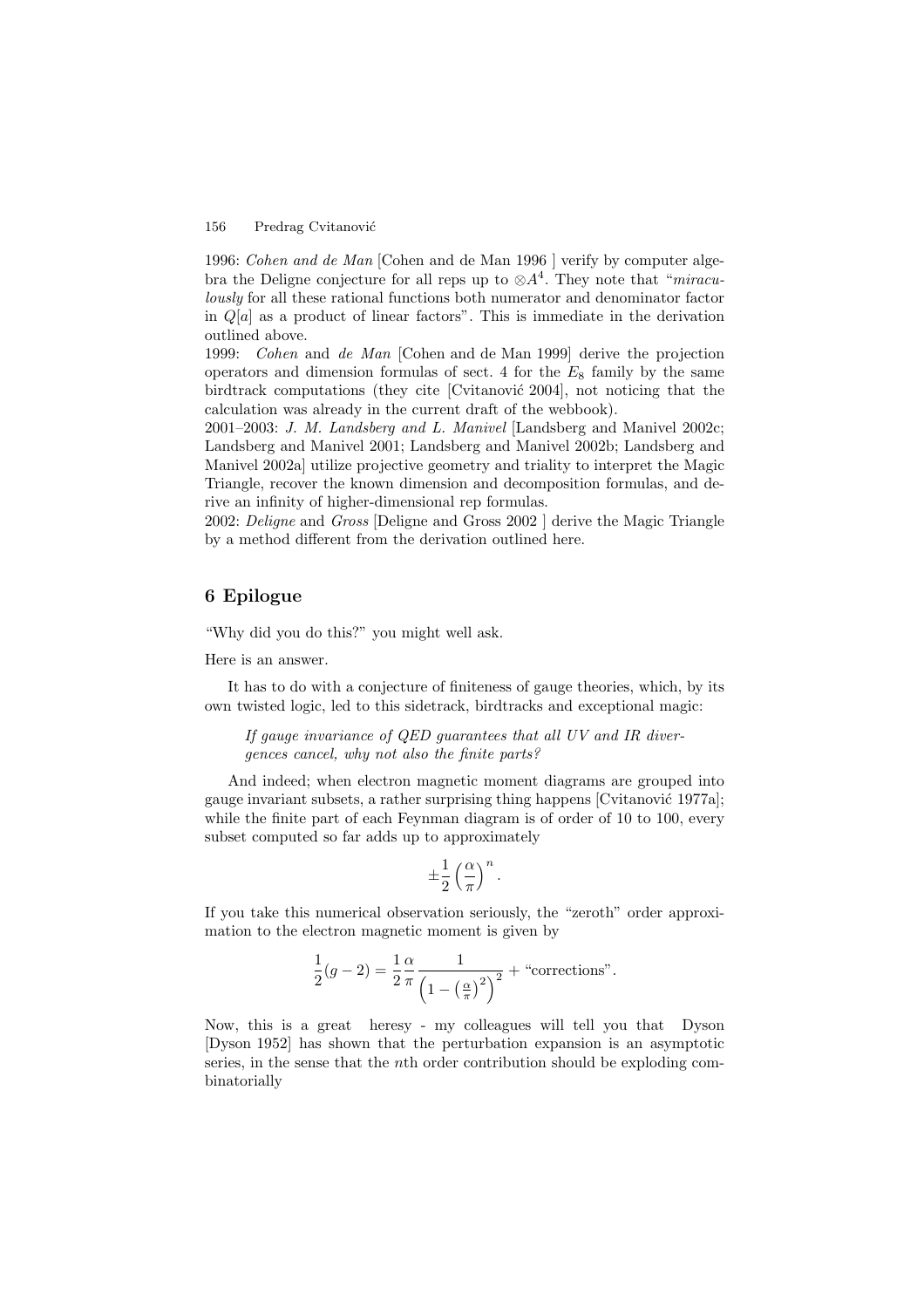Exceptional Magic 157

$$
\frac{1}{2}(g-2) \approx \cdots + n^n \left(\frac{\alpha}{\pi}\right)^n + \cdots,
$$

and not growing slowly like my estimate

$$
\frac{1}{2}(g-2) \approx \cdots + n\left(\frac{\alpha}{\pi}\right)^n + \cdots.
$$

I kept looking for a simpler gauge theory in which I could compute many orders in perturbation theory and check the conjecture. We learned how to count Feynman diagrams. I formulated a planar field theory whose perturbation expansion is convergent [Cvitanović 1981b]. I learned how to compute the group weights of Feynman diagrams in non-Abelian gauge theories [Cvitanović 1976]. By marrying Poincaré to Feynman we found a new perturbative expansion more compact than the standard Feynman diagram expansions [Cvitanović et al. 1999]. No dice. To this day I still do not know how to prove or disprove the conjecture.

QCD quarks are supposed to come in three colors. This requires evaluation of SU(3) group theoretic factors, something anyone can do. In the spirit of Teutonic completeness, I wanted to check all possible cases; what would happen if the nucleon consisted of 4 quarks, doodling

$$
\underbrace{\mathbf{M}}_{\bullet} = \underbrace{\mathbf{M}}_{\bullet} = n(n^2 - 1) \;,
$$

and so on, and so forth. In no time, and totally unexpectedly, all exceptional Lie groups arose, not from conditions on Cartan lattices, but on the same geometrical footing as the classical invariance groups of quadratic norms,  $SO(n)$ ,  $SU(n)$  and  $Sp(n)$ .

#### **6.1 Magic ahead**

For many years nobody, truly nobody, showed a glimmer of interest in the exceptional Lie algebra parts of my construction, so there was no pressure to publish it before completing it:

By completing it I mean finding the algorithms that would reduce any bubble diagram to a number, for any semi-simple Lie algebra. The task is accomplished for  $G_2$ , but for  $F_4$ ,  $E_6$ ,  $E_7$  and  $E_8$  it is still an open problem. This, perhaps, is only matter of algebra (all of my computations were done by hand, mostly on trains and in airports), but the truly frustrating unanswered question is:

Where does the Magic Triangle come from? Why is it symmetric across the diagonal? Some of the other approaches explain the symmetry, but my derivation misses it. Most likely the starting idea - to classify all simple Lie groups from the primitiveness assumption - is flawed. Is there a mother of all Lie algebras, some analytic function (just as the Gamma function extends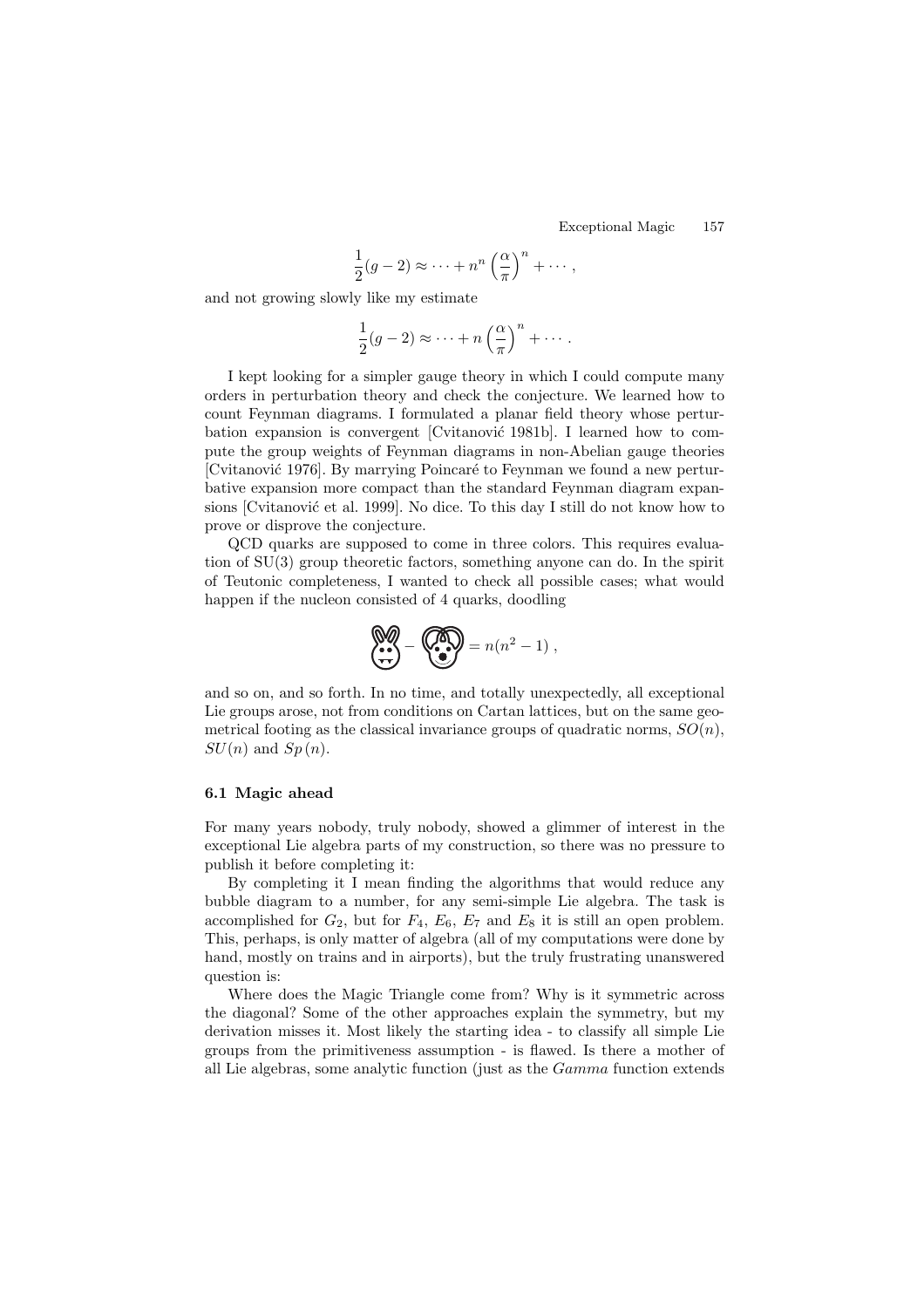combinatorics on n objects into complex plane) which yields the Magic Triangle for a set of integer parameter values?

And then there is a practical issue of unorthodox notation: transferring birdtracks from hand drawings to LaTeX took another 21 years. In this I was rescued by Anders Johansen who undertook drawing some 4,000 birdtracks needed to complete [Cvitanović 2004], of elegance far outstripping that of the old masters.

# **References**

- [Angelopoulos 2001] E. Angelopoulos. Classification of simple Lie algebras. Panamerican Math. Jour., 2:65–79, 2001.
- [Bar-Natan 1995] D. Bar-Natan. On the Vassiliev knot invariants. Topology, 34:423–472, 1995.
- [Cartan 1914] E. Cartan. Ann. Sci. Ecole Norm. Sup. Paris, 31:263, 1914.
- [Cartan 1952] E. Cartan. *Oeuvres Completes*. Gauthier-Villars, Paris, 1952.
- [Cohen and de Man 1996 ] A. M. Cohen and R. de Man. Computational evidence for Deligne's conjecture regarding exceptional Lie groups. C. R. Acad. Sci. Paris Sér. I Math., 322(5):427-432, 1996.
- [Cohen and de Man 1999] A. M. Cohen and R. de Man. On a tensor category for the exceptional groups. In P. Drexler, G. O. Michler, and C. M. Ringel, editors, Computational methods for representations of groups and algebras, Euroconf. Proceedings, volume 173 of Progress in Math., pages 121–138, Basel, 1999. Birkhäuser.
- [Cremmer and Julia 1979] E. Cremmer and B. L. Julia. The SO(8) supergravity. Nucl. Phys. B, 159:141, 1979.
- [Cvitanović 1976] P. Cvitanović. Group theory for Feynman diagrams in non-Abelian gauge theories. Phys. Rev. D, 14:1536, 1976.
- [Cvitanović 1977a] P. Cvitanović. Asymptotic estimates and gauge invariance. Nucl. Phys. B, 127:176, 1977a.
- [Cvitanović 1977b] P. Cvitanović. Classical and exceptional Lie algebras as invariance algebras, 1977b. URL www.nbi.dk/GroupTheory. (Oxford University preprint 40/77, unpublished).
- [Cvitanović 1981a] P. Cvitanović. Negative dimensions and  $E_7$  symmetry. Nucl. Phys. B, 188:373, 1981a.
- [Cvitanović 1981b] P. Cvitanović. Planar perturbation expansion. Phys. Lett. B, 99:49, 1981b.
- [Cvitanović 2004] P. Cvitanović. Group Theory. Princeton University Press, Princeton, NJ, 2004. URL www.nbi.dk/GroupTheory.
- [Cvitanovi´c et al. 1999] P. Cvitanovi´c, C. Dettmann, R. Mainieri, and G. Vattay. Trace formulas for stochastic evolution operators: Smooth conjugation method. Nonlinearity, 12:939–953, 1999. chao-dyn/9811003.
- [Deligne 1996 ] P. Deligne. La série exceptionnelle de groupes de Lie. C. R. Acad. Sci. Paris Sér. I Math., 322(4):321–326, 1996.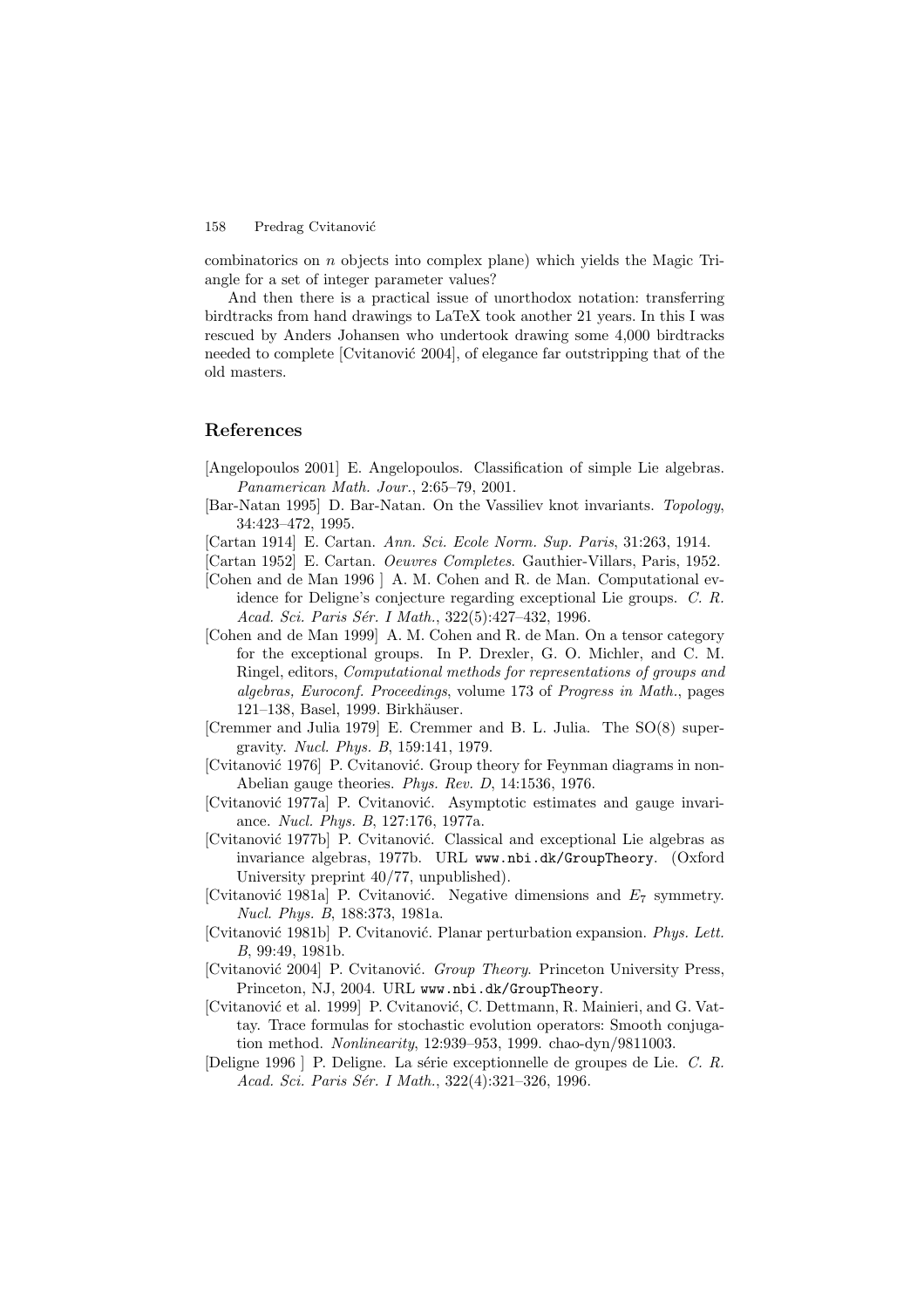- [Deligne and Gross 2002 ] P. Deligne and B. H. Gross. On the exceptional series, and its descendents. C. R. Acad. Sci. Paris Sér. I Math., 335: 877–881, 2002.
- [Dyson 1952] F. J. Dyson. Divergence of perturbation theory in Quantum Electrodynamics. Phys. Rev., 85:631–632, 1952.
- [Feynman 1949] R. P. Feynman. Theory of positrons. Phys. Rev., 76:749, 1949.
- [Freudenthal 1954 ] H. Freudenthal. Beziehungen der  $E_7$  und  $E_8$  zur oktavenebene, i, ii. Indag. Math., 16:218, 1954.
- [Freudenthal 1964a] H. Freudenthal. Lie groups in the foundations of geometry. Advances in Math., 1:145–190 (1964), 1964a.
- [Freudenthal 1964b] H. Freudenthal. Lie groups in the foundations of geometry. Adv. Math., 1:145, 1964b.
- [Gel'fand 1961] I. M. Gel'fand. Lectures on Linear Algebra. Dover, New York, 1961.
- $[G\ddot{u}rsev$  and Sikivie 1976] F. Gürsey and P. Sikivie. E(7) as a universal gauge group. Phys. Rev. Lett., 36:775, 1976.
- [Jordan et al. 1934] P. Jordan, J. von Neumann, and E. Wigner. On an algebraic generalization of the quantum mechanical formalism. Ann. Math., 35:29, 1934.
- [Julia 1981] B. L. Julia. Group disintegrations. In S. Hawking and M. Rocek, editors, Superspace and Supergravity, Cambridge, 1981. Cambridge Univ. Press.
- [Killing 1888] W. Killing. *Math. Ann.*, 252:31, 1888.
- [Landsberg and Manivel 2001] J. M. Landsberg and L. Manivel. The projective geometry of Freudenthal's magic square. J. of Algebra, 239:477–512, 2001.
- [Landsberg and Manivel 2002a] J. M. Landsberg and L. Manivel. Representation theory and projective geometry. arXiv:math.AG/0203260, 2002a.
- [Landsberg and Manivel 2002b] J. M. Landsberg and L. Manivel. Series of Lie groups. arXiv:math.AG/0203241, 2002b.
- [Landsberg and Manivel 2002c] J. M. Landsberg and L. Manivel. Triality, exceptional Lie algebras and Deligne dimension formulas. Advances in Math., 171:59–85, 2002c. arXiv:math.AG/0107032.
- [Lang 1971] S. Lang. *Linear algebra*. Addison-Wesley, Reading, Mass., 1971.
- [Levinson 1956] I. B. Levinson. Sums of Wigner coefficients and their graphical representation. Proceed. Physical-Technical Inst. Acad. Sci. Lithuanian SSR, 2:17–30, 1956. URL www.nbi.dk/GroupTheory.
- [Nomizu 1979] K. Nomizu. Fundamentals of linear algebra. Chelsea Pub., New York, 1979.
- [Okubo 1979] S. Okubo. Quartic trace identity for exceptional Lie algebras. J. Math. Phys., 20:586, 1979.
- [Penrose 1971a] R. Penrose. Angular momentum: An approach to combinatorial space-time. In T. Bastin, editor, Quantum Theory and Beyond, Cambridge, 1971a. Cambridge U. Press.